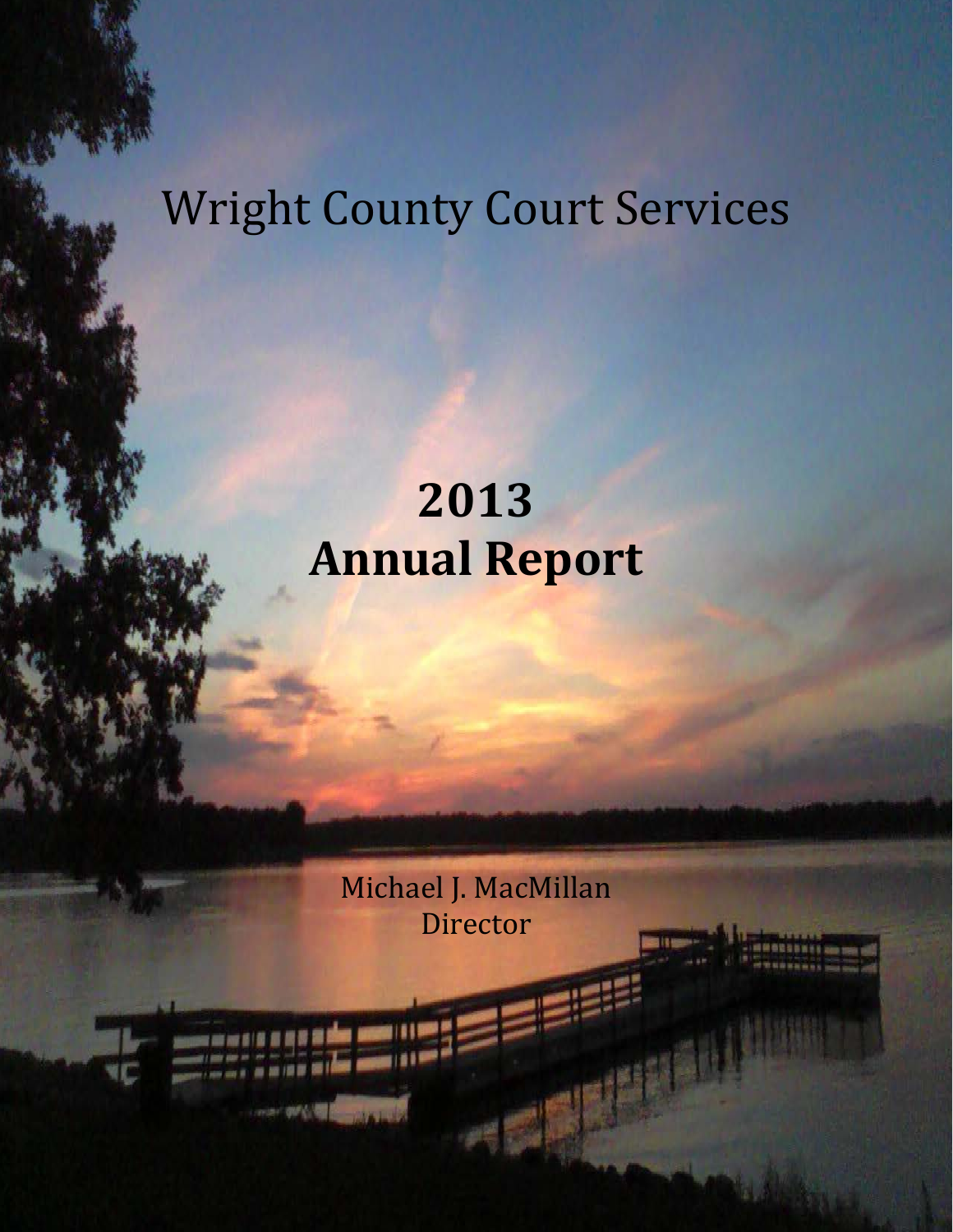# Table of Contents

| ORGANIZATIONAL STRUCTURE 2                                                             |  |
|----------------------------------------------------------------------------------------|--|
| DEPARTMENT HIGHLIGHTS 3                                                                |  |
|                                                                                        |  |
|                                                                                        |  |
|                                                                                        |  |
|                                                                                        |  |
| STATISTICAL OVERVIEW 16                                                                |  |
| COURT SERVICES' FINANCIAL FACTS  16<br><b>JUVENILE OUT-OF-HOME PLACEMENT FIGURES16</b> |  |
| ADULT UNIT BY THE NUMBERS  17                                                          |  |
| JUVENILE UNIT BY THE NUMBERS  25                                                       |  |
| PROGRAM UNIT BY THE NUMBERS 31                                                         |  |

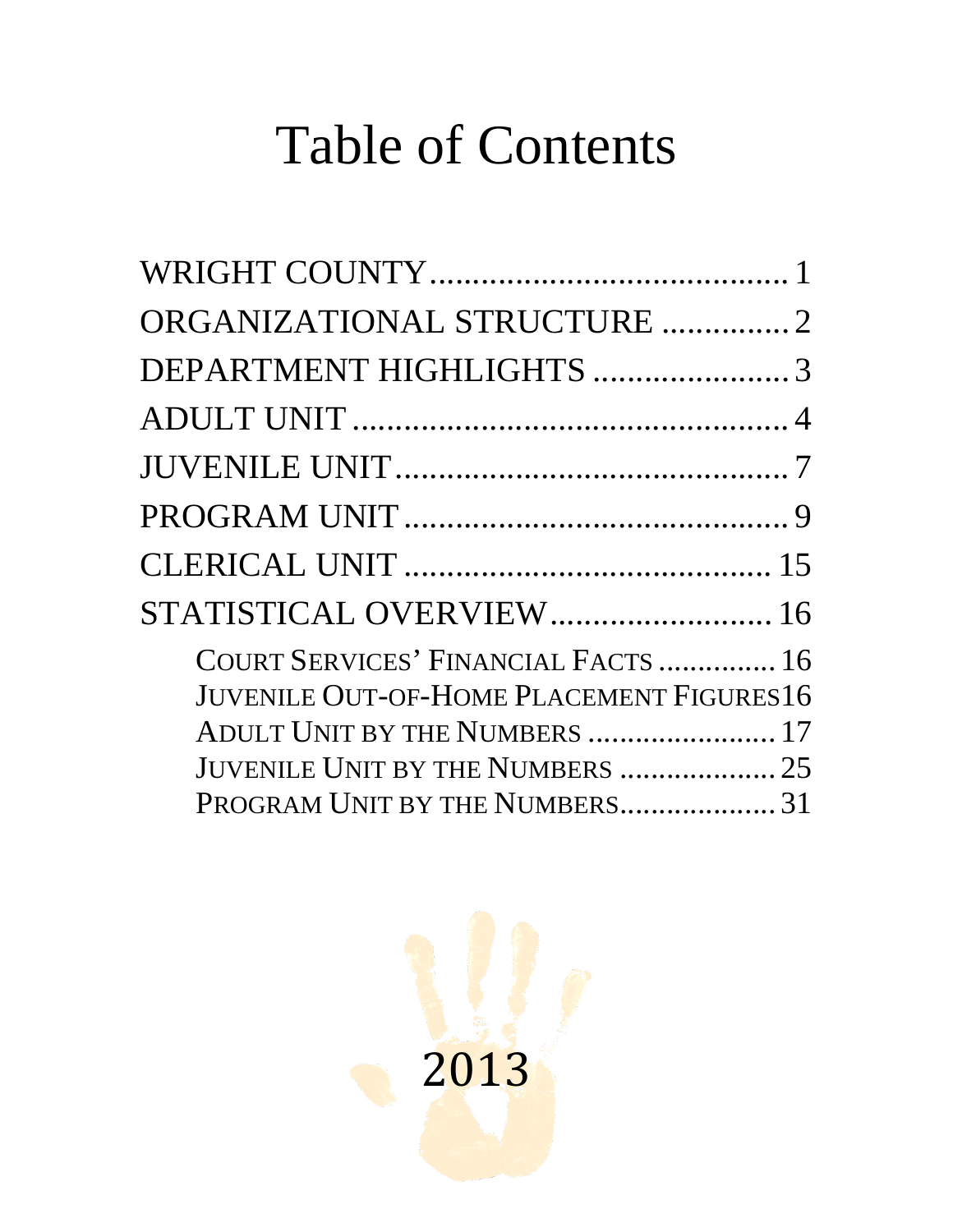## **Wright County**

#### <span id="page-2-0"></span>*Wright County Court Services mission statement reflects the following beliefs:*

Society has a right to be protected from individuals who cause harm to others. When public safety is not compromised, the interests of most offenders are best served through Evidence Based and Restorative Practices. The person should leave the criminal justice system in a positive manner and as a more productive citizen.

### *Judicial District*

Wright County is in the Tenth Judicial District, along with Anoka, Chisago, Isanti, Kanabec, Pine, Sherburne, and Washington Counties. There are forty-five judges in the district, making it the second largest of Minnesota's ten judicial districts. Wright County is the third largest bench in the district with the Honorable Judges Stephen M. Halsey, Kathleen A. Mottl, Michele A. Davis, Geoffrey Tenney, Elizabeth H. Strand, and Catherine McPherson presiding.

The Chief Judge of the Tenth Judicial District is the Honorable John C. Hoffman, Washington County. The Tenth Judicial District Administrator is Mike Moriarity, assisted by Assistant District Administrator Nancy McCabe.

Wright County lies in East Central Minnesota, covering more than 716 square miles with farmland, rivers, and lakes characterizing the landscape. The county government operated on a budget of **\$102,850,890**. Wright County is one of the eighty-seven counties in Minnesota. According to the 2010 census, the population for the county was 124,700. There are five seated commissioners in the county: Christine Husom (District 1), Patrick Sawatzke (District 2), Mark Daleiden (District 3), Michael Potter (District 4), and Charles Borrell (District 5).

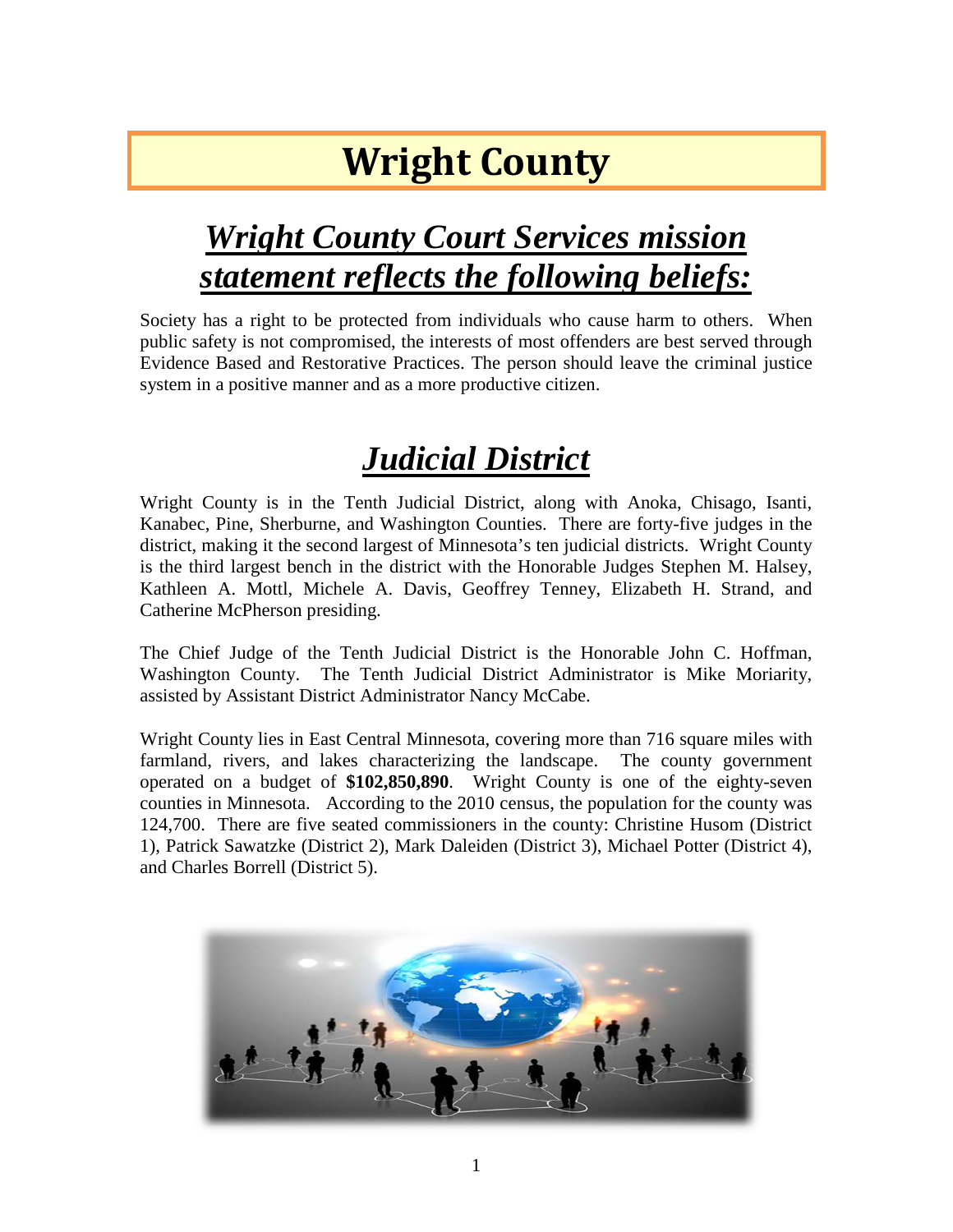<span id="page-3-0"></span>

Adult Unit – Supervises adult offenders convicted of misdemeanors, gross misdemeanors, felony-level DWIs, and felony-level charges that are reduced to gross misdemeanors or misdemeanors.

**Juvenile Unit** – Supervises juvenile offenders, ages 10 to 21, who have been adjudicated delinquent or received a stay of adjudication for any offense.

**Program Unit** – Supervises low-risk adult and juvenile offenders and all pre-trial conditional release offenders. The unit also provides educational and community service programs.

**Clerical Unit** – Provides support to the different units of the probation department and Director. They record statistical data through the use of Court Services Tracking System, and perform accounting and administrative functions for the department.

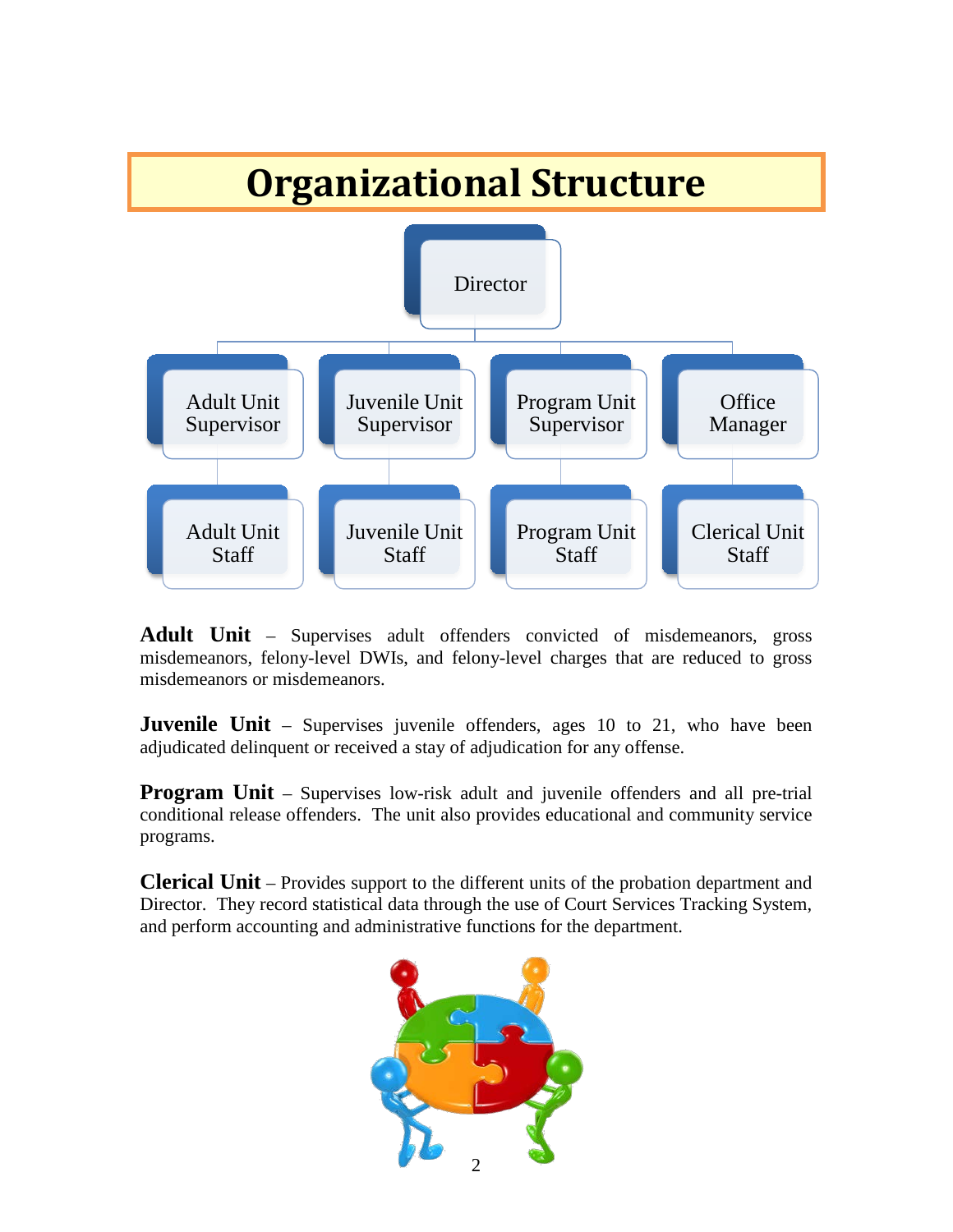### **Department Highlights**

- <span id="page-4-0"></span> Operation budget under by \$253,668. Out-of-home placement budget under by \$325,590.
- Juvenile Restitution Program payments were disbursed to victims in the amount of \$8,661.03.
- \* The home detention program collected \$180,851 to offset its costs.
- Saved \$465,334 by using the electronic monitoring option for juveniles versus placing them at ECRJC.
- Awarded wRight Choice grant for \$126,000.
- $\star$  Approval of 4<sup>th</sup> floor safety modifications: bullet proof glass, panic buttons, video surveillance, locker purchases, bullet proof vest purchases, and policy changes.
- Karen Evans is an Evidence Based Practice Statewide Trainer: Motivational Interviewing I & II and Statewide Case Planning.
- Staff training:
	- o Use of force and pepper spray/irritant.
	- o Safety regarding staff vehicle operation.
	- $\circ$  Mental health initiative by NAMI, Motivational Interviewing I & II, and Case Planning implementation (management staff only).
- Margaret Munson became the Minnesota Association of County Probation Office (MACPO) Legislative Chair. Tom Feddema represented Wright County at the Metro Supervisor Group. Abe Abrahamson is the Co-Chair of the Regional Supervisor Group. Chris Jahnke was the Board of Directors award winner for Minnesota Community Corrections Association.
- Carter Diers, Neal Huemoeller, and Brian Stoll received their Masters Degrees.
- Brian Stoll and Carter Diers were trained to be YLS 2.0 statewide trainers.
- Hosted the All-County Safe Schools Meeting; the focus was on mental health. There were ten active Safe School initiatives
- Expanded pre-trial supervision: increased types of cases, testing, and court reports. Bail evaluations were modified to include the identification of veterans, identification of mental health offenders, and additional details regarding domestic violence. Expansion of adult diversions and GPS monitoring for domestic violence.
- Started the Fast Track Juvenile Diversion Program in collaboration with school districts and Buffalo Police Department.
- \* Collaborated with Wright County Sheriff's Office in Lethality Assessment of Domestic Violence.
- The Batterers Intervention Program (BIP) expanded to offer five groups including one group in Litchfield (Meeker County).
- Raised awareness in Wright County of Suicide Prevention: poster campaign, public service education, newspaper article, and candle lighting. "Put Your Hands Up" fundraiser - donated 102 hats, mittens, and scarves to the Back Pack Program of wRight Choice. Celebrated food shelf month (March) and donated the equivalent of \$10,000 to local food shelves.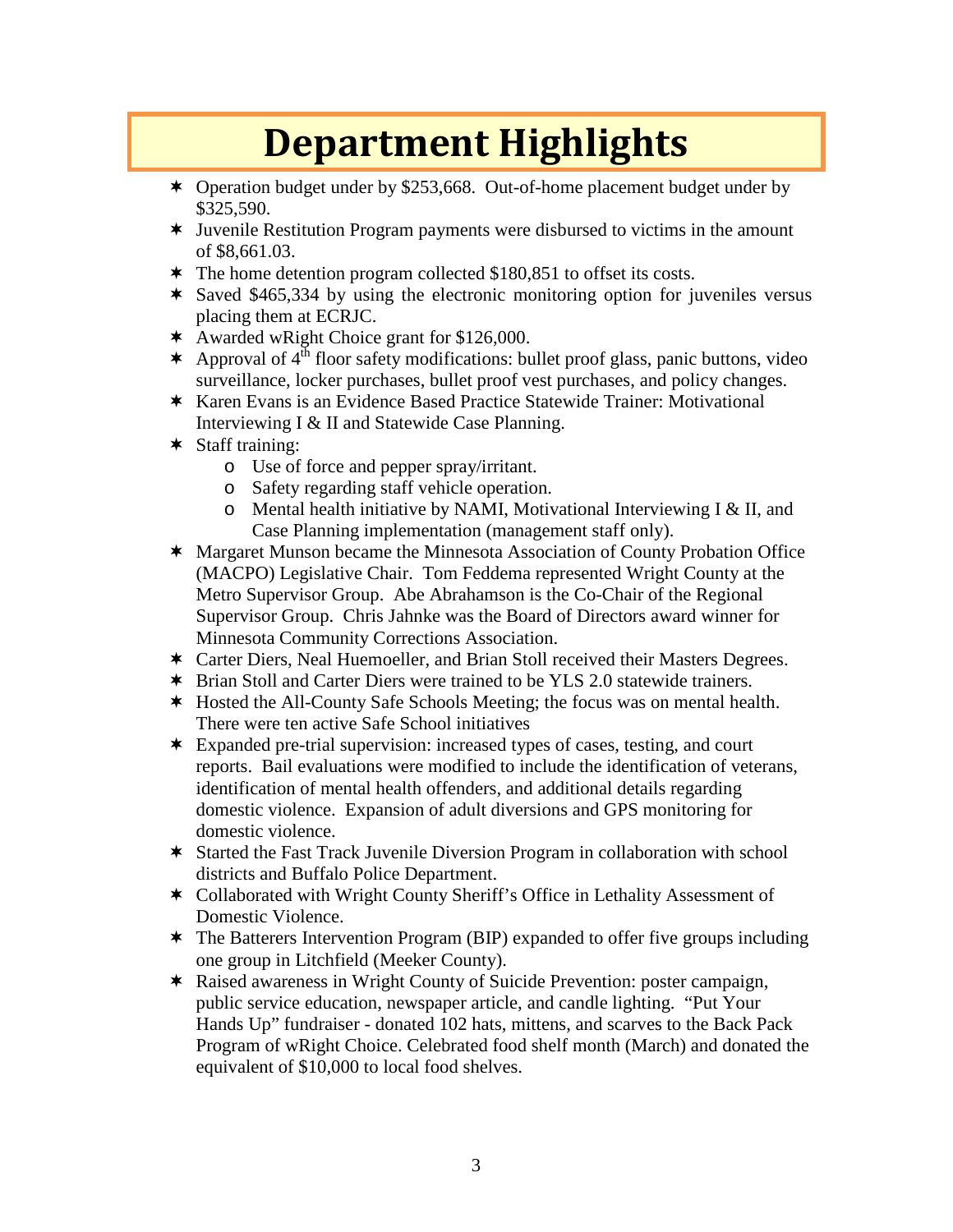## **Adult Unit**

<span id="page-5-0"></span>The Adult Unit supervises adult offenders convicted of misdemeanor and gross misdemeanor offenses. In addition, the unit supervises all felony DWI offenders. Probation agents are assigned to specific communities for the supervision of offenders. Besides supervising, agents conduct pre-sentence investigations, drug/alcohol testing, and preparing and submitting probation violations. Agents work closely with community partners that include prosecutors, law enforcement, human services, schools, local businesses, and mental health and drug/alcohol treatment providers.

| <b>Staff</b>      | Title – Areas of Responsibility                                              |
|-------------------|------------------------------------------------------------------------------|
| Tom Feddema       | <b>Adult Unit Supervisor</b>                                                 |
| Joe Backes*       | Career Agent – Intensive Supervision Program (ISP)                           |
| Darnell Brethorst | Career Agent – Annandale, Clearwater, South Haven,<br>Monticello, Maple Lake |
| Ryan Busch        | Senior Agent – Buffalo, Montrose, Waverly, Cokato                            |
| Chris Jahnke      | Career Agent – Albertville, St Michael, Otsego, Hanover,<br>Rockford         |
| Tessa MacDonald*  | Senior Agent – Intensive Supervision Program (ISP)                           |
| Tammi Solarz      | Career Agent – Monticello, Buffalo                                           |
| Janelle Webb      | Career Agent – Out of County                                                 |

\*Staffing change in 2013

There were 3,055 adult offenders, including diversion and court-ordered cases, supervised in 2013; 46% percent of those were non-Wright County residents.

The Adult Unit continues to implement best practices with all of our offenders within the criminal justice system. As part of adult probation, the Adult Unit has used Evidence Based Practices since 2008. The Level of Services/Case Management Inventory (LSCMI) risk/needs assessment is an extensive tool used on all offenders to assess risk/needs and to help determine the appropriate supervision level for each offender. Agents also assist offenders in developing a case plan to encourage them to work on other risk areas in their lives. In doing so, they can live a more productive life and, hopefully remain out of the criminal justice system in the future.

Agents trained in Motivational Interviewing I and II have found that the initial interviews with the offenders are more thorough. The additional information gathered has been vital for data sharing with other criminal justice organizations, case planning with offenders, for court at sentencing and violation hearings, and overall supervision of offenders on our caseloads.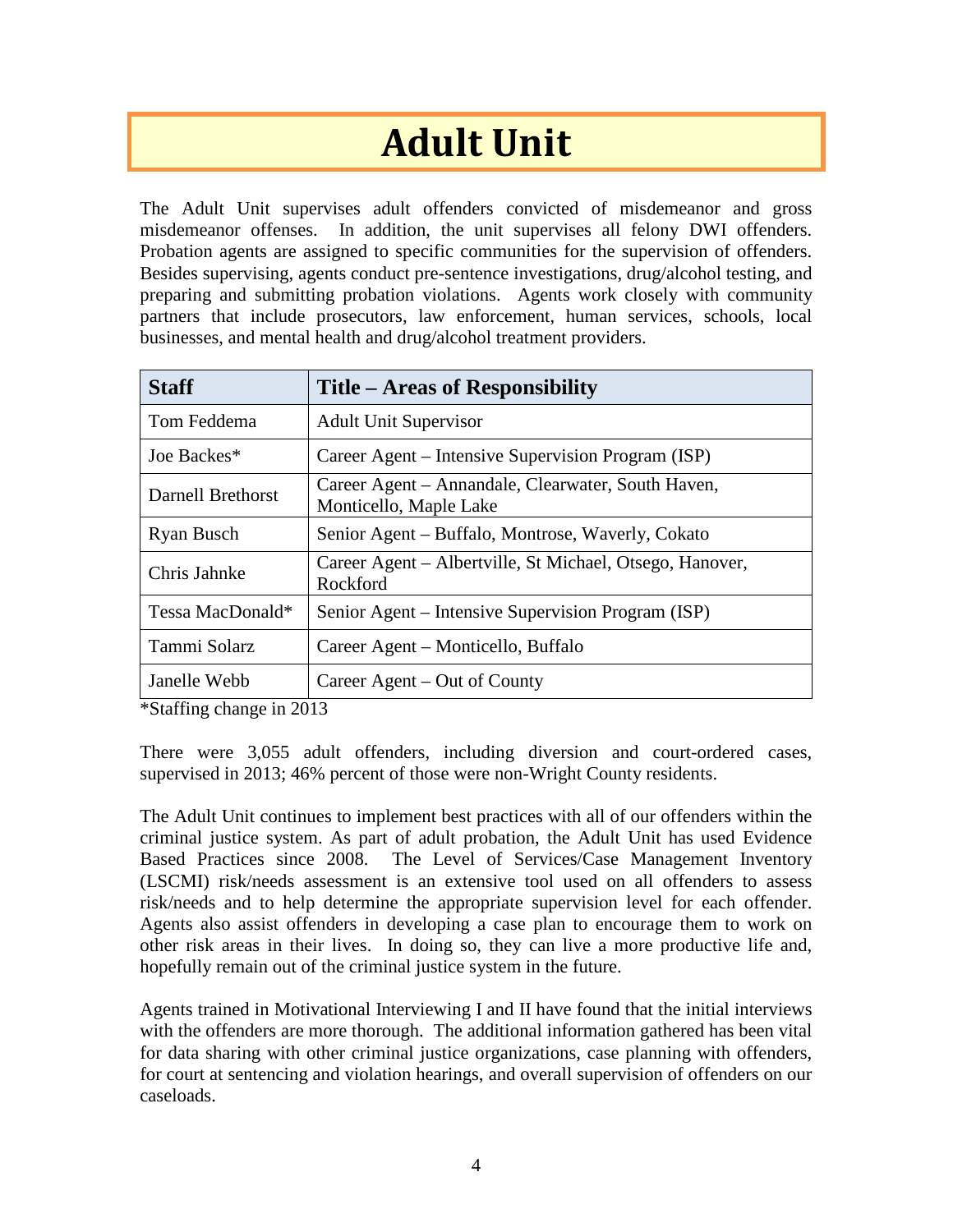We have found that caseloads have remained consistent, but the information and overall knowledge of their offenders has improved greatly. That overall knowledge has improved the supervision and accountability to high-risk offenders in our community.

#### *Intensive Supervision Program*

The Intensive Supervision Program (ISP) began in 2001. The goal of ISP is rehabilitation and providing the opportunity for offenders to connect to and be involved in the community, while holding them accountable and monitoring their behavior. In 2013, 81 offenders were supervised. ISP offenders are required to enroll in electronic home monitoring, attend Alcoholics Anonymous, and participate in a chemical dependency group. Other resources, such as The Work Force Center, are available based on their needs.

#### **Overall Statistics**

- A total of 326 offenders have been supervised since program began.
- $\blacklozenge$  Out of those 326 offenders, 35 (11%) were females and 291 (89%) were males.

#### *2013 Jail Treatment Program*

The Wright County Jail Treatment Program was implemented on June 1, 2010.

In 2013, the Wright County Jail Treatment Program operated by New Beginnings went through a change. New Beginnings withdrew its participation effective June 1, 2013. Central Minnesota Mental Health Center now operates the program as an outpatient option for offenders in jail.

*See statistics on pages 17 through 23.*

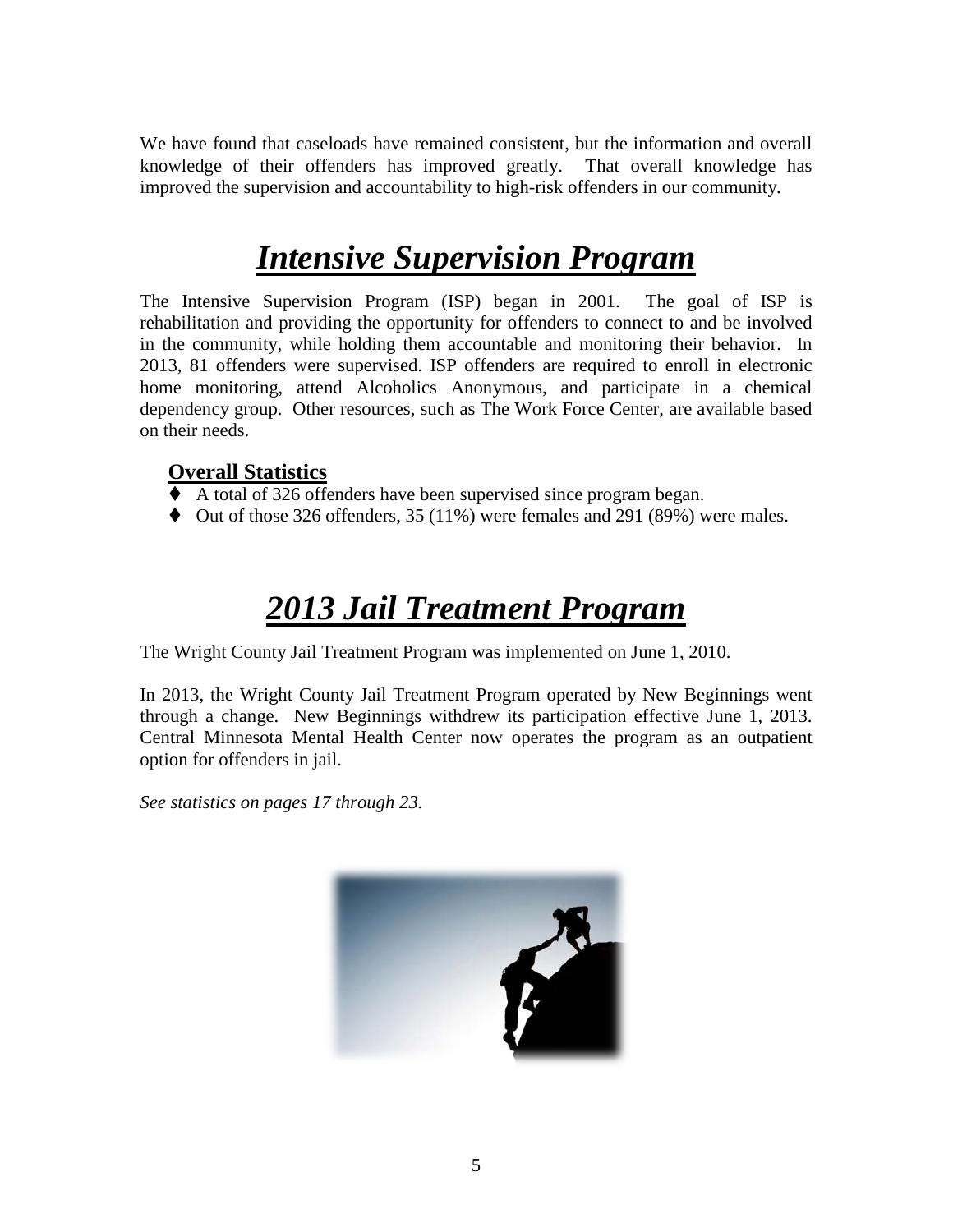#### *Wright County Coordinated Community Response to Domestic Violence*

Wright County Criminal Justice System has worked to develop a coordinated county response to domestic violence. The Wright County representatives from Court Services, County Attorney, Wright County Sheriff's Office, Buffalo Police Department, Annandale Police Department, Howard Lake Police Department, and a Wright County Commissioner have been working together since 2009 to improve accountability for offenders and increase victim safety.

Court Services and the Coordinated Community Response (CCR) team have continued to emphasize the need for continued training and awareness for all in the criminal justice system.

As part of the CCR program, the Wright County Sheriff's Department, Buffalo Police Department, and Annandale Police Department have all been trained in the Maryland Lethality Assessment Tool for first responders. This tool has assisted all members in the criminal justice system to help determine the lethality of the offenders entering the criminal justice system. This tool has been utilized by law enforcement, county attorney, district court, and probation.

To date, there have been 109 offenders who have successfully completed the program since October of 2010, with 39 offenders completing the program in 2013.

Court Services had 151 new adult and 17 new juvenile domestic-related cases that were supervised in 2013. There were a total of 372 adult offenders and 26 juvenile offenders on probation for domestic-related offenses.

The Batterer's Intervention Program's (BIP) first group held was in October of 2010. This program was coordinated and continues to operate closely with the following agencies: Wright County Court Services, Central MN Mental Health Center, Wright County Attorney's Office (Victim Services), Rivers of Hope, and the Department of Corrections. BIP uses the Duluth Model Curriculum and there are currently four fulltime groups running in the Buffalo and Monticello areas.

*See statistics on page 24.*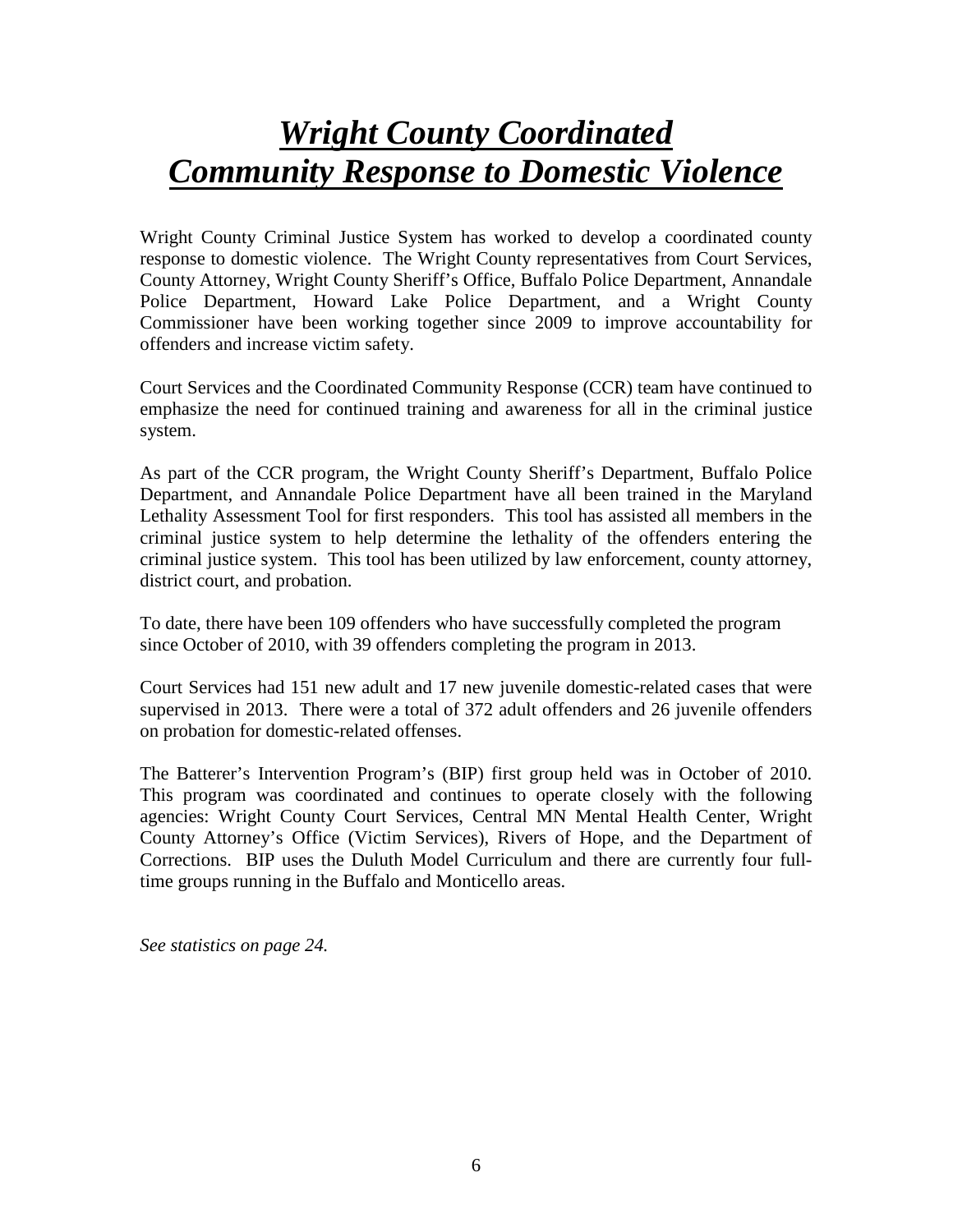### **Juvenile Unit**

<span id="page-8-0"></span>The Juvenile Unit supervises juvenile offenders placed on probation for all levels of offenses, from petty misdemeanors to delinquencies. We follow the Community Supervision model of probation by assigning caseloads to agents by school districts. Schools represent the "community." Regionalizing by school district allows our agents to develop positive working relationships with school staff. We continue to use evidence based practices to determine frequency of our offender contact and identifying offender needs.

| <b>Staff</b>        | Title – Areas of Responsibility                                           |
|---------------------|---------------------------------------------------------------------------|
| B. Abe Abrahamson   | Juvenile Unit Supervisor                                                  |
| Jake Bohnsack       | Senior Agent - Intensive Supervision Program<br>(ISP), Cokato, Maple Lake |
| <b>Carter Diers</b> | Master Agent - Albertville, Otsego, Rogers,<br>St. Michael, Rockford      |
| Nathan Miller       | Career Agent - Monticello, Annandale, Clearwater,<br>South Haven          |
| <b>Brian Stoll</b>  | Master Agent - Buffalo, Hanover, Montrose, Delano                         |
| Melissa Holthaus    | Senior Agent - Buffalo, Hanover, Montrose,<br>Howard Lake, Waverly        |

In 2013, our out-of-home placements were down and the Juvenile Unit made a conscientious effort to utilize community resources for education, counseling, and programming. wRight Choice continues to be a successful program and garners statewide attention. wRight Choice has been a positive connection between school districts and probation. Brian Stoll and Carter Diers are trainers for TruThought, which is not only used as a disposition alternative, but also used exclusively at wRight Choice to help students identify thinking errors and replace them with responsible thinking. wRight Choice Teacher, Leesa Sherman, and Carter Diers have also trained participating schools in the use of TruThought to better prepare students for their return to school.

Safe Schools continues to be the foundation of our relationship with school districts throughout the county. Safe Schools is an example of a true model of collaboration and networking between school, community, and county agencies.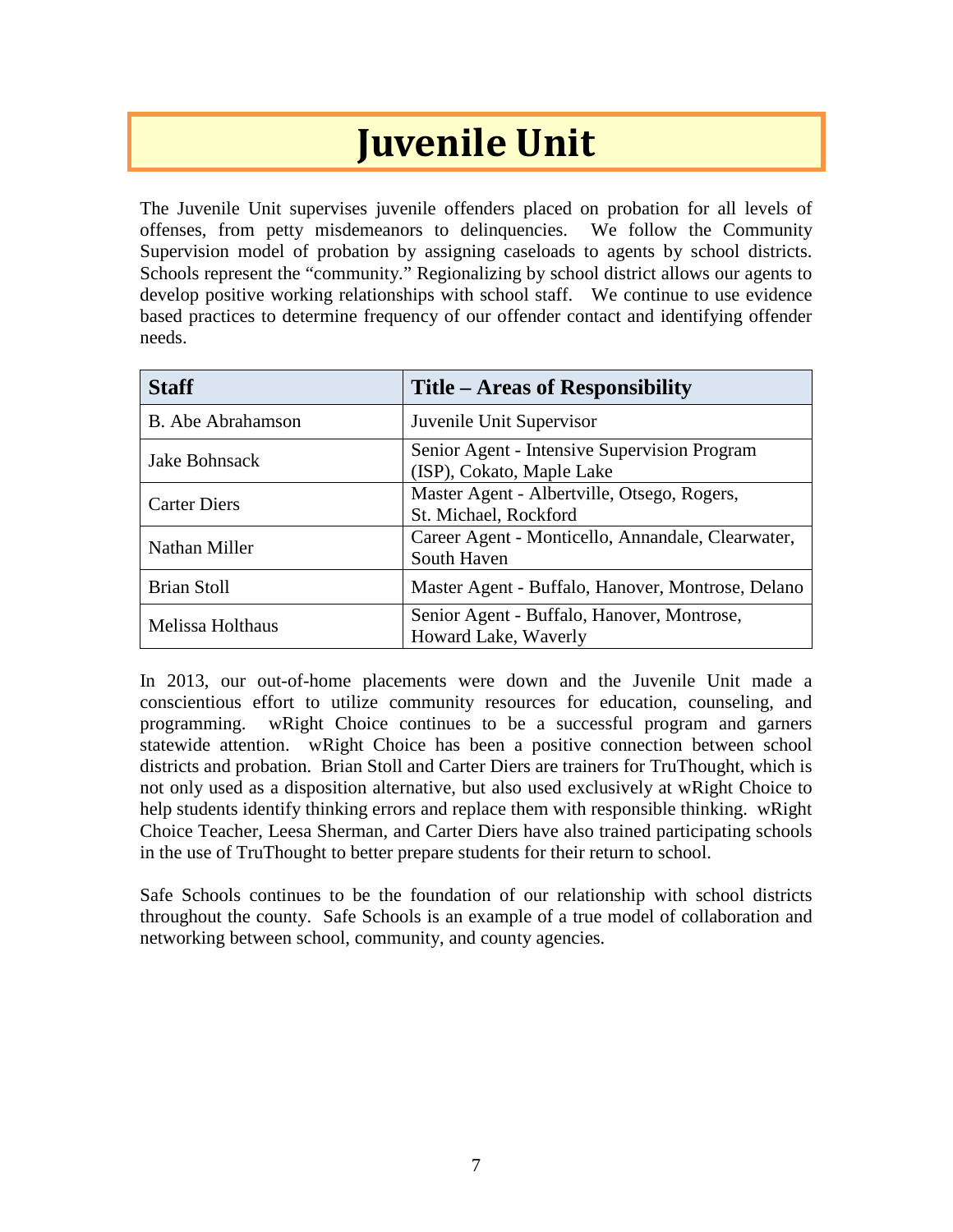#### *Juvenile Unit Intensive Supervision Program*

The Juvenile Intensive Supervision Program (ISP) continues to provide additional support to high-risk young offenders leaving long-term out-of-home placements or those remaining in the community who need extra support to prevent out-of home placement. Changes were made in the middle of 2013 due to referrals for high-risk offenders being down. ISP was combined with a traditional half-time position to meet the needs of a growing traditional caseload. After this transition, ISP Agent, Jake Bohnsack, was supervising 8 ISP youth and 15 delinquent youth. He also uses TruThought in working with ISP offenders. ISP continues to use weekly face-to-face contact, electronic monitoring, random drug screens, and community resources for youth offenders' integration back into the community.

In 2013, we had eight offenders complete ISP successfully. Since the inception of ISP, the following statistics have been garnered:

- ◆ 79% successfully completed ISP with no need for long-term placement.
- 71% of the youth involved in ISP did not commit another delinquent offense.
- ◆ 121 juveniles have completed ISP since it began in 2001.

### *Juvenile Placements*

Wright County Court Services continues to use resources to reduce out-of-home placements. The Wright County Court Services Juvenile Screening Team is used to review potential out-of-home cases and discuss best options to meet the offender's least restrictive needs. Case Plans are also put together to rehabilitate the offender and keep the community safe.

Wright County Court Services is fortunate to be part of a ten-member joint powers agreement and currently contracts three beds at East Central Regional Juvenile Center (ECRJC), also known as Lino Lakes.

*See statistics on pages 25 through 30.*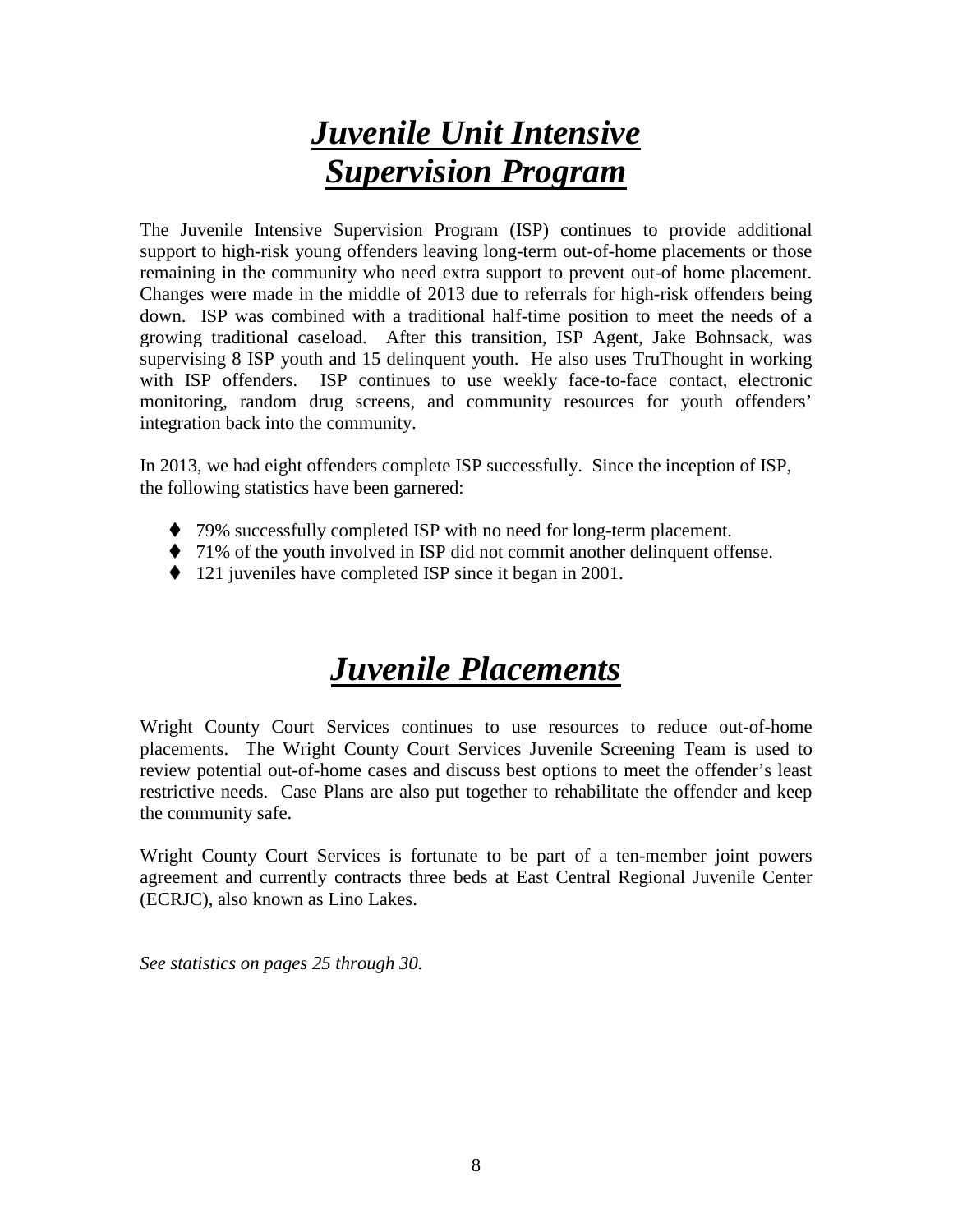## **Program Unit**

<span id="page-10-0"></span>The Program Unit supervises low-risk juvenile and adult offenders. Agents are assigned to specific programs offered by Wright County Court Services.

| <b>Staff</b>             | <b>Title - Areas of Responsibility</b>                                                                                                   |  |
|--------------------------|------------------------------------------------------------------------------------------------------------------------------------------|--|
| <b>Margaret Munson</b>   | Program Unit Supervisor                                                                                                                  |  |
| <b>Karen Evans</b>       | Career Agent – Community Conferencing/Victim Offender<br>Mediation, Teen Court, Diversions, Community Service<br><b>Site Coordinator</b> |  |
| <b>Janet Gholson</b>     | Career Agent – Probation Information Center Agent**                                                                                      |  |
| Amy Hertzog              | Master Agent – Pre-trial Program***                                                                                                      |  |
| Alex Hirman              | Case Aide - Adult and Juvenile Programs, Juvenile Work<br>Crew, Bail Studies, Juvenile Payable Program, Records<br>Management            |  |
| Ross Jahnke              | Case Aide – Adult and Juvenile Programs, Juvenile Work<br>Crew, Bail Studies, Juvenile Payable Program, Records<br>Management            |  |
| Pat LaVine               | Senior Agent – Probation Information Center Agent**                                                                                      |  |
| Michelle Nelson          | Senior Agent – Probation Information Center Agent**                                                                                      |  |
| <b>Sherry Schliesing</b> | Career Agent – Adult and Juvenile Diversions                                                                                             |  |
| Neal Huemoeller          | Master Agent – Group Enhanced Program                                                                                                    |  |
| Benjamin Ehlinger        | Senior Agent – Electronic Monitoring and GPS                                                                                             |  |

\*\* The Probation Information Center (PIC) offers adult and juvenile monitored, group, and administrative probation, as well as community services.

\*\*\*The Pre-Trial Program oversees the supervision of pre-trial adult offenders, color code program, electronic monitoring program, and Global Positioning System (GPS).

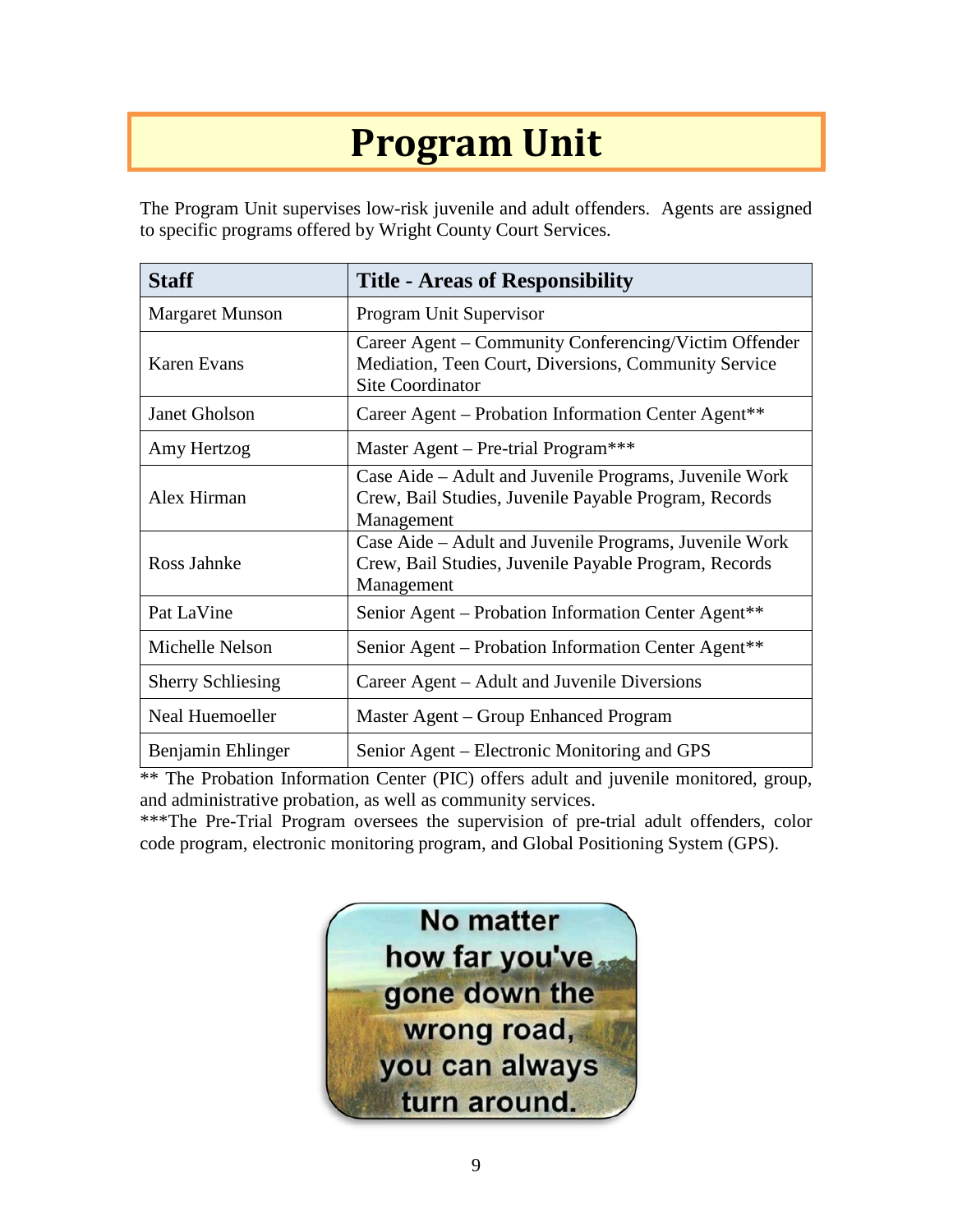The Program Unit is responsible for a number of different areas within Wright County Court Services that support low-risk offenders for juvenile and adult units. Some of the areas they are responsible for include:

*Pre- and Post- Sentence*

- Electronic Home Monitoring (EHM)
- Home Detention
- Global Positioning System (GPS)
- Random Chemical Testing

*Early Intervention Programs*

- Diversions
- Teen Court
- Juvenile Diversion Payables
- Community Conferencing
- Conditional Release Cases

*Educational Opportunities*

- Choices (Adult and Juvenile) Classes
- Awareness Panel for Impaired Drivers (APID)
- Youth Education Shoplifting (YES) Class
- Adolescent Chemical Education (ACE) Class
- TruThought

*Adult and Juvenile Group and Administrative Supervision*

- Community Service Work
- Juvenile Restitution Program
- Monthly Group Meetings

#### *Bail Evaluations*

Wright County Court Services completed 499 Pre-Trial Bail Evaluations on in-custody defendants who had been charged with a misdemeanor, gross misdemeanor, or felony level "crime of violence" in Minnesota. Wright County Court Services also completes bail evaluations on controlled substance charges.

Bail evaluations provide information about the defendant to the Court. The reports detail their address, phone number, employment, criminal history, and other information which the Court needs to know about the defendant or current situation to determine release conditions.

Bail Evaluations assist the Court in determining if the offender will be released on their own recognizance pending their future court date, or if the Court will set a bail amount that the defendant will need to post in order to be released from custody.

In addition to bail evaluations, Wright County Court Services provided the Court with 519 criminal history checks on all new arrests that are not person offenses.

*See statistics on page 31.*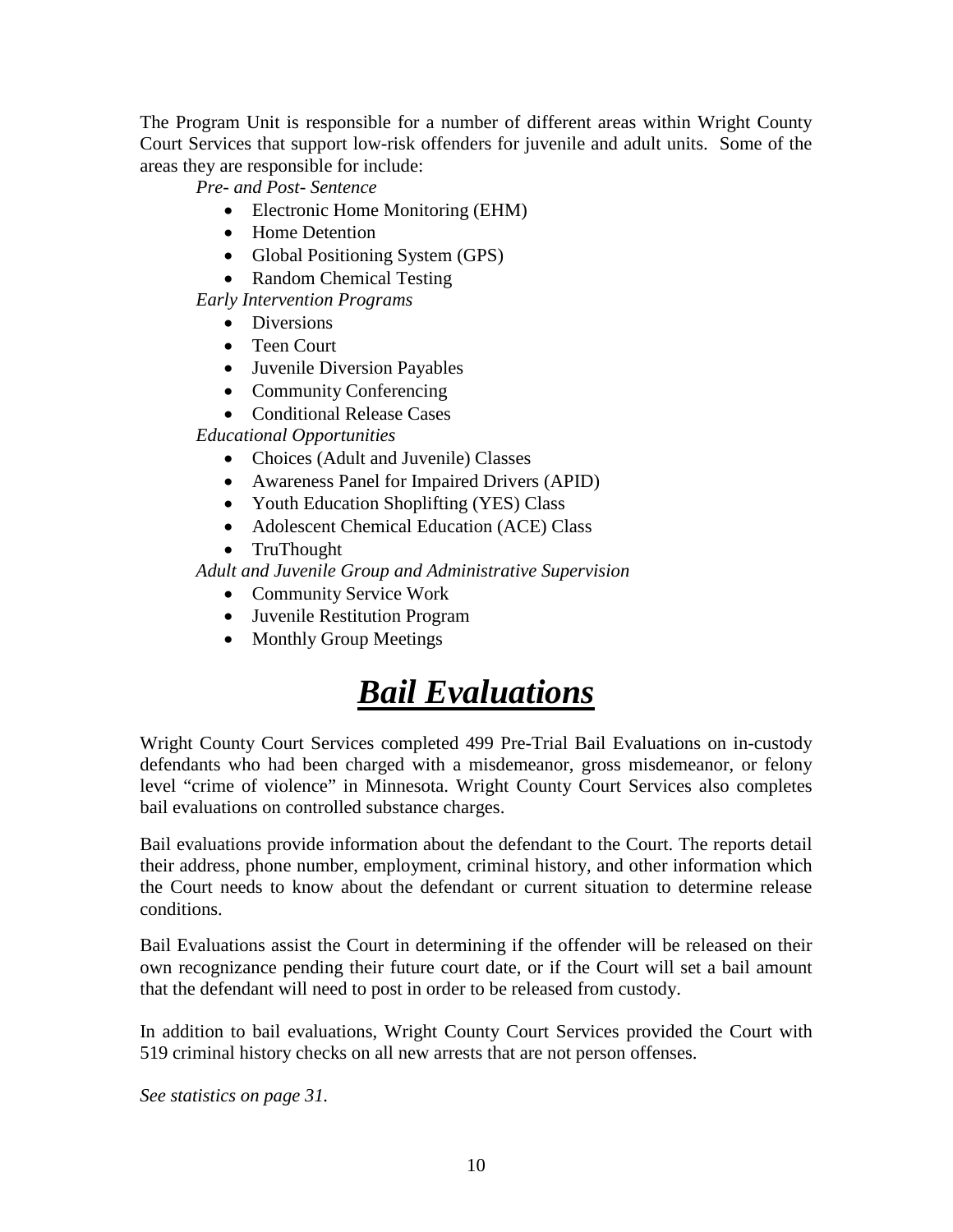#### *Pre-Trial Supervision*

The Court may order offenders to a variety of pre-trial supervision programs:

- ◆ Random chemical testing
- ◆ Pre-Trial supervision
- Pre-Trial electronic alcohol monitoring
- Global Positioning Supervision (GPS)
- ◆ House arrest

Pre-trial supervision was expanded in 2013 to include the following offenses:

- **◆ DWI**
- ◆ Domestic Abuse
- ◆ Fleeing Peace Officer
- ◆ Violation of Order for Protection
- ◆ Violation of Harassment Order
- Malicious Punishment
- ◆ Lottery Fraud
- ◆ Dissemination of Pornography
- ◆ Assault
- ◆ Obscenity
- ◆ Harassment
- ◆ Criminal Sexual Conduct
- ◆ Deprive Parental Rights

Seventeen miscellaneous pre-trial conditional release cases were supervised in 2013. Those miscellaneous cases were offenses that are not listed above. Supervision involved completing home studies, weekly meetings, and following up on any conditions ordered by the Court in 2013.

*See statistics on page 32.*

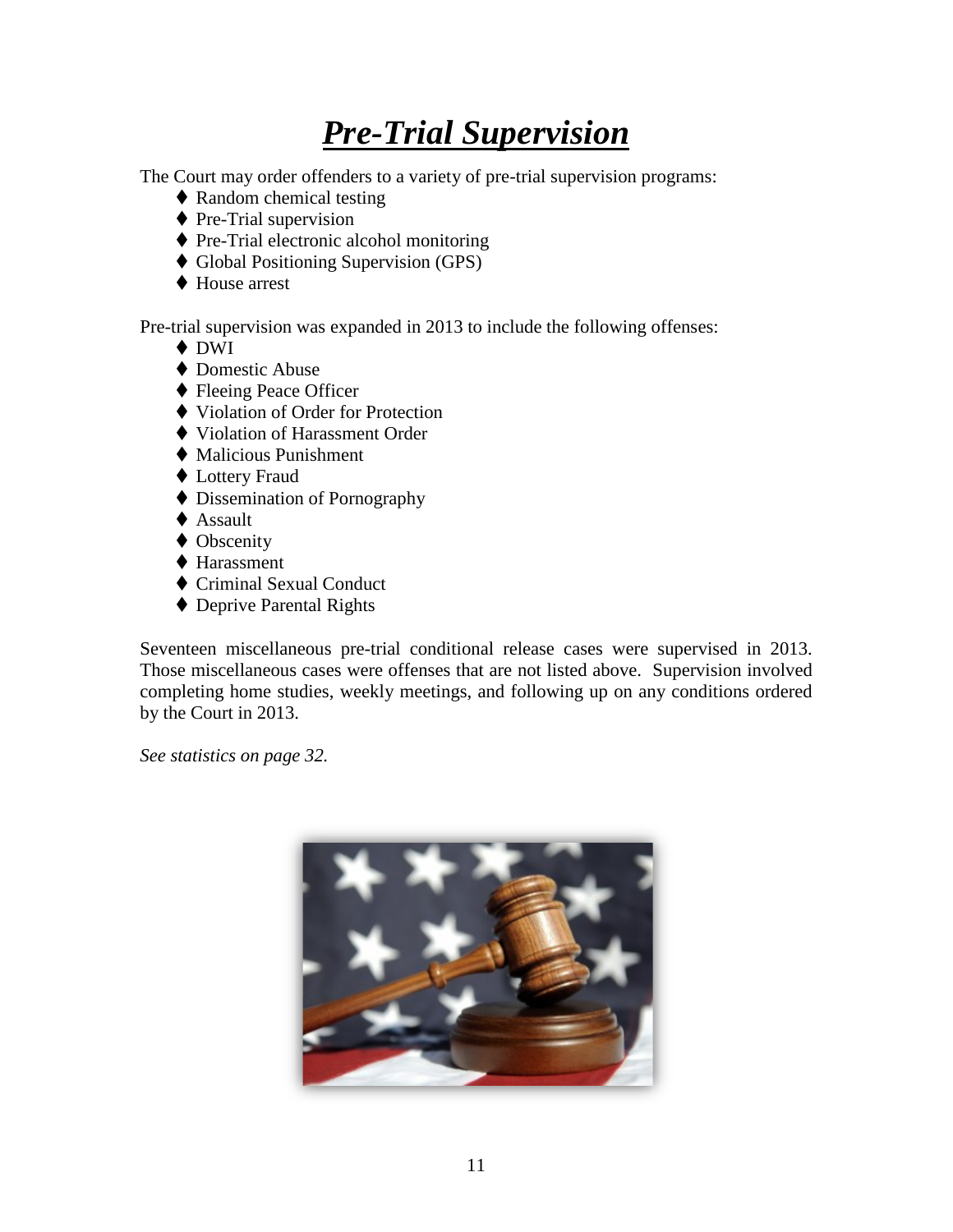#### *Random Chemical Testing*

The random chemical testing program is for adult and juvenile offenders who are ordered to no use or possession of alcohol or controlled substances. Offenders are chosen randomly for the testing as a part of their probation.

In 2013, there were 154 adult cases supervised on the conditional release Color Code Chemical Testing Program. There were 968 urine tests collected from pre-trial offenders. Sentenced adults and juveniles can also be placed on the program. In 2013, there were 974 samples collected from supervised individuals. A grand total of 1,942 urine samples were collected by agents. Pre-Trial agents also conduct preliminary breath tests (PBTs) for alcohol as designated by the Court.

#### *Adult Offender Global Positioning System Program*

The Global Positioning System (GPS) Program is still one of the most innovative programs in Minnesota. It is used to provide additional pre- and post-sentence supervision to high-risk domestic assault, harassment, and stalking offenders. This device has the ability to locate and track a person's exact location 24 hours a day, 7 days a week. It assists in assuring safety for victims and helps to hold the offenders accountable. Victims reported they feel safer while offenders are on the program. One victim stated, "Thank you so much. Because he is on GPS, I actually sleep at night and do not have to worry he is going to be in my house."

#### *Adult Diversions*

The Adult Diversion Program is a program where Court Services works in conjunction with the Wright County Attorney's Office and the City of Buffalo Prosecutor. It gives an opportunity for first-time adult offenders to admit their offense, receive an educational consequence, and keep the offense off their criminal record. This program assists in reducing collateral consequences for individuals and reduces the number of cases the Court needs to address.

#### *Choices*

Choices is an adult early intervention program that explains and maps the criminal justice system, showing first-time offenders the collateral consequences that may occur if they continue to make poor choices. This program is done in collaboration with the Wright County Sheriff's Department and the Wright County Attorney's Office. In 2013, 48 individuals completed this program.

*See statistics starting on page 32.*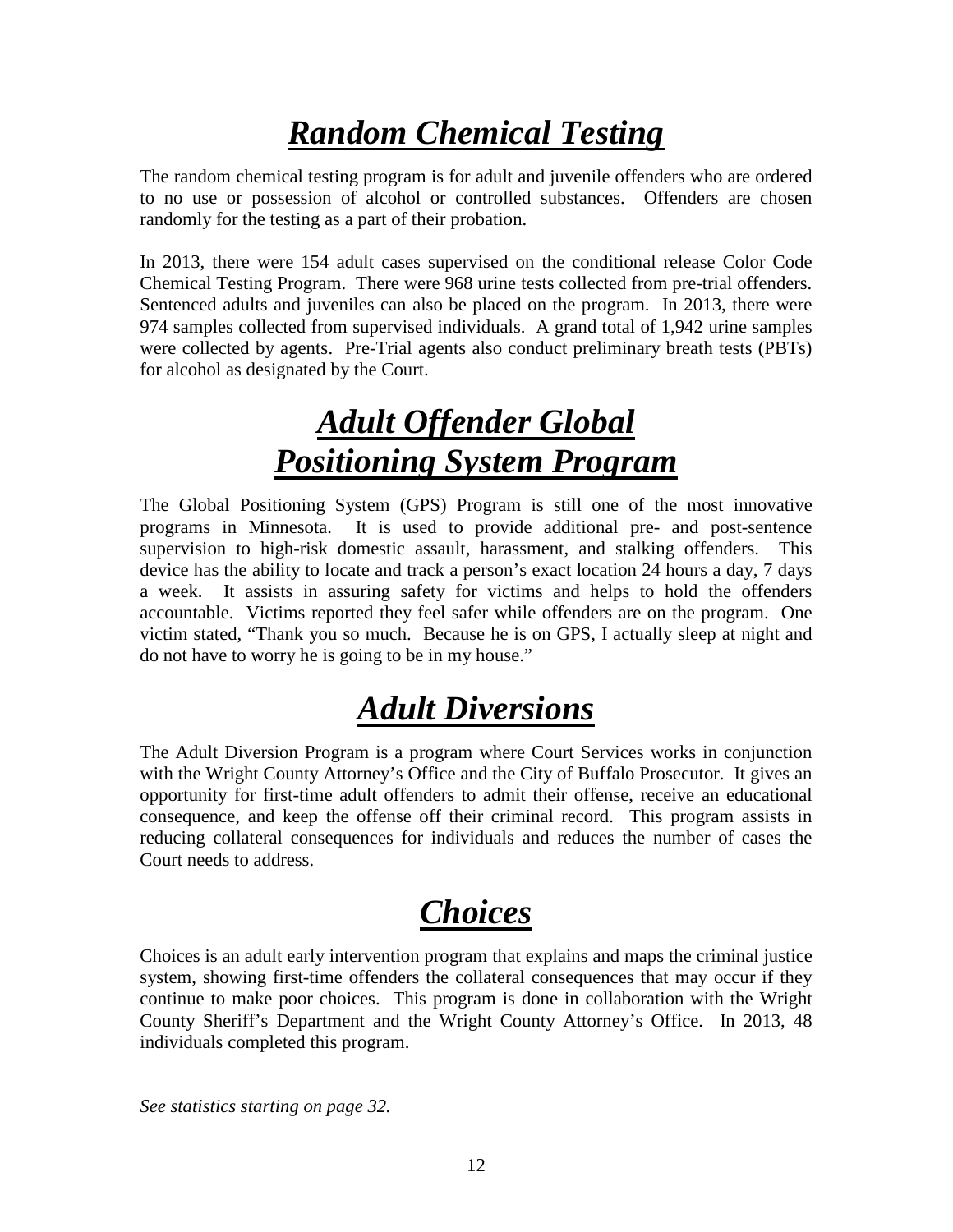#### *Juvenile Diversion Program*

The Juvenile diversion program allows juvenile offenders the option to divert from Court. Upon successful completion of conditions, their cases are dismissed. There were 52 females and 85 males that participated in this program, for a total of 137 cases.

#### *Teen Court*

Teen Court is a peer court diversion program allowing volunteer students from Wright County a chance to become involved in the criminal justice system in a positive way and have a positive impact on their peers. Teen Court holds the offender accountable for their actions, allows peers (not the system) to determine the sentence, and gives the juvenile offender a chance to keep the offense off their record. There were 66 youth offenders referred to the Teen Court program; however, 49 of those 66 offenders participated in the program. Also, 88 youth jurors and 1 adult parent volunteered throughout the year. Wright County Court Services held new juror trainings, with 11 newly trained youth volunteers in 2013.

#### *Community Conferencing*

Community Conferencing is directed by a trained facilitator and involves a face-to-face meeting between the victim(s), offender(s), affected community member(s), and/or parties in conflict. Community conferencing allows parties a chance to tell their story and discuss the impact the behavior has had on them and work together to repair any harm. It also provides an opportunity for the parties to gain a sense of closure, healing, and regain a sense of security. During 2013, 26 conferences were held with 49 offenders and 44 victims that participated in this program.

#### *Juvenile Payables*

Juvenile Payable offenses include Curfew, Tobacco, and ATV offenses. They are referred to Court Services from the Wright County Attorney's Office and allow youth to pay a fee for their offense rather than go to Court. The fees collected are placed in a fund that can be used by juvenile offenders to meet their restitution obligation, as described in the next section. There were 132 juveniles who participated in this program. A total of \$7,045 was collected through the payable program.

*See statistics starting on page 35.*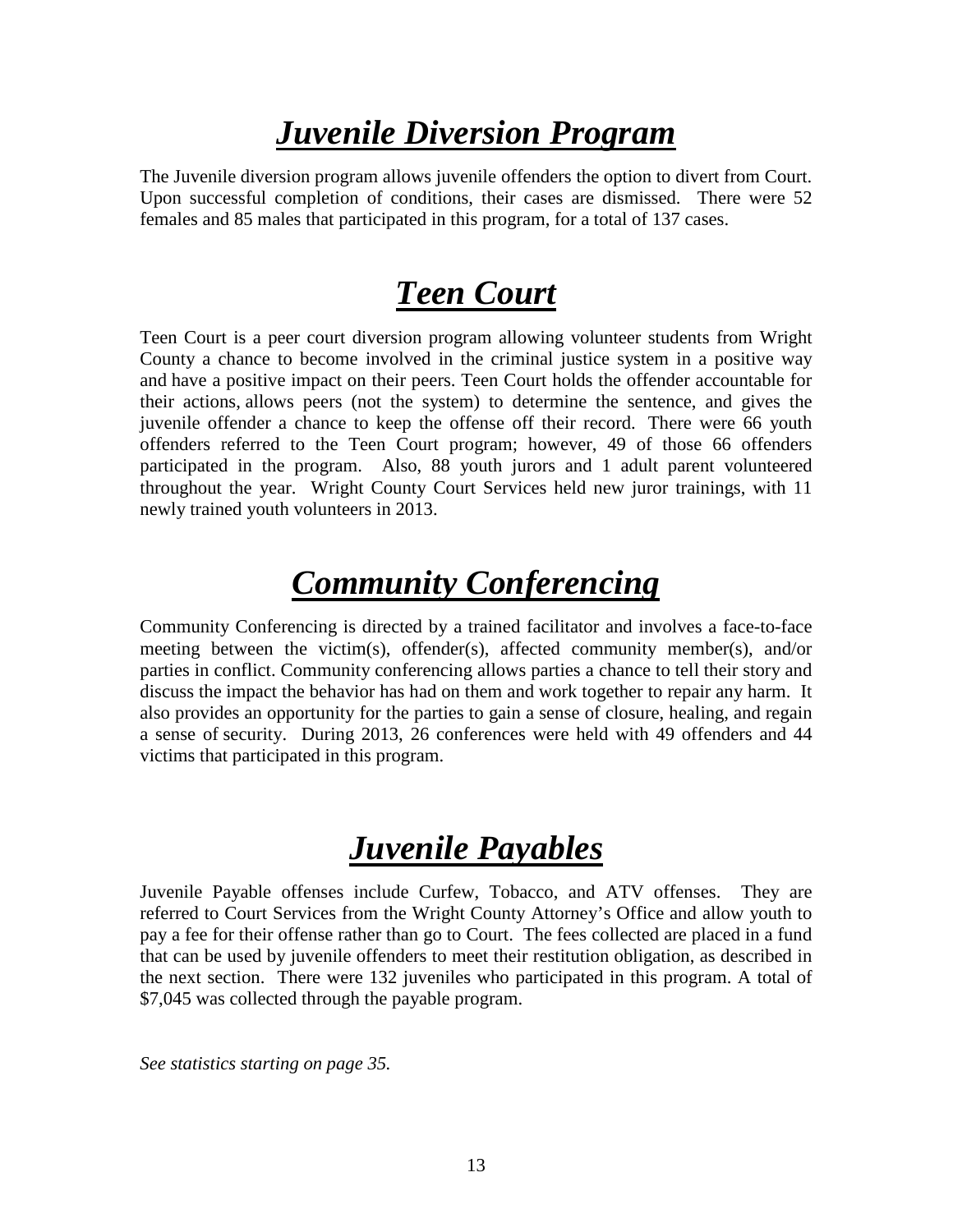#### *Juvenile Restitution Program*

The Juvenile Payables Program was developed to allow certain juvenile offenders to pay a fine for their offense (tobacco, curfew, ATV), and that fine was placed into the "Juvenile Restitution Program." Juvenile offenders are allowed to complete community service on the Wright County Juvenile Work Crew and earn \$10/hour toward restitution, which is paid directly to victims. In 2013, 22 juveniles participated in the program, completing approximately 744 community service hours equaling \$7,433.56 of restitution paid out to victims.

#### *TruThought*

TruThought is a cognitive behavior program teaching youth through a corrective thinking curriculum. Court Services uses this curriculum through a program that helps youth identify thinking barriers and explore responsible thinking. Two of our agents have been certified to educate Court Services' agents about this curriculum. Eight school districts were also trained in TruThought. Agents taught 26 classes throughout 2013. There were 56 juveniles that attended this program, 52 juveniles completed the program.

#### *Community Service Work*

The Court may order community service work as a condition of probation or in lieu of court fines. They may also perform community service work as a condition of a diversion or in lieu of probation fees. Offenders may perform community service work at non-profit organizations throughout Wright County, as approved by Court Services.

In 2013, there were 296 adult offenders who completed 6,654 hours of community service work.

- $\bullet$  5,254 hours for ordered conditions
- ◆ 914 hours in lieu of Court Services' fees
- $\triangle$  487 hours in lieu of court fines

In 2013, there were 302 juvenile offenders who completed 3,759 hours of community service work.

- 162 juveniles on work crew (2,119 hours).
- $\blacklozenge$  140 juveniles worked in the community (1,640 hours)

#### In 2013, the total value of community service work completed by adults and juveniles *was \$104,124.*

*See statistics on page 39.*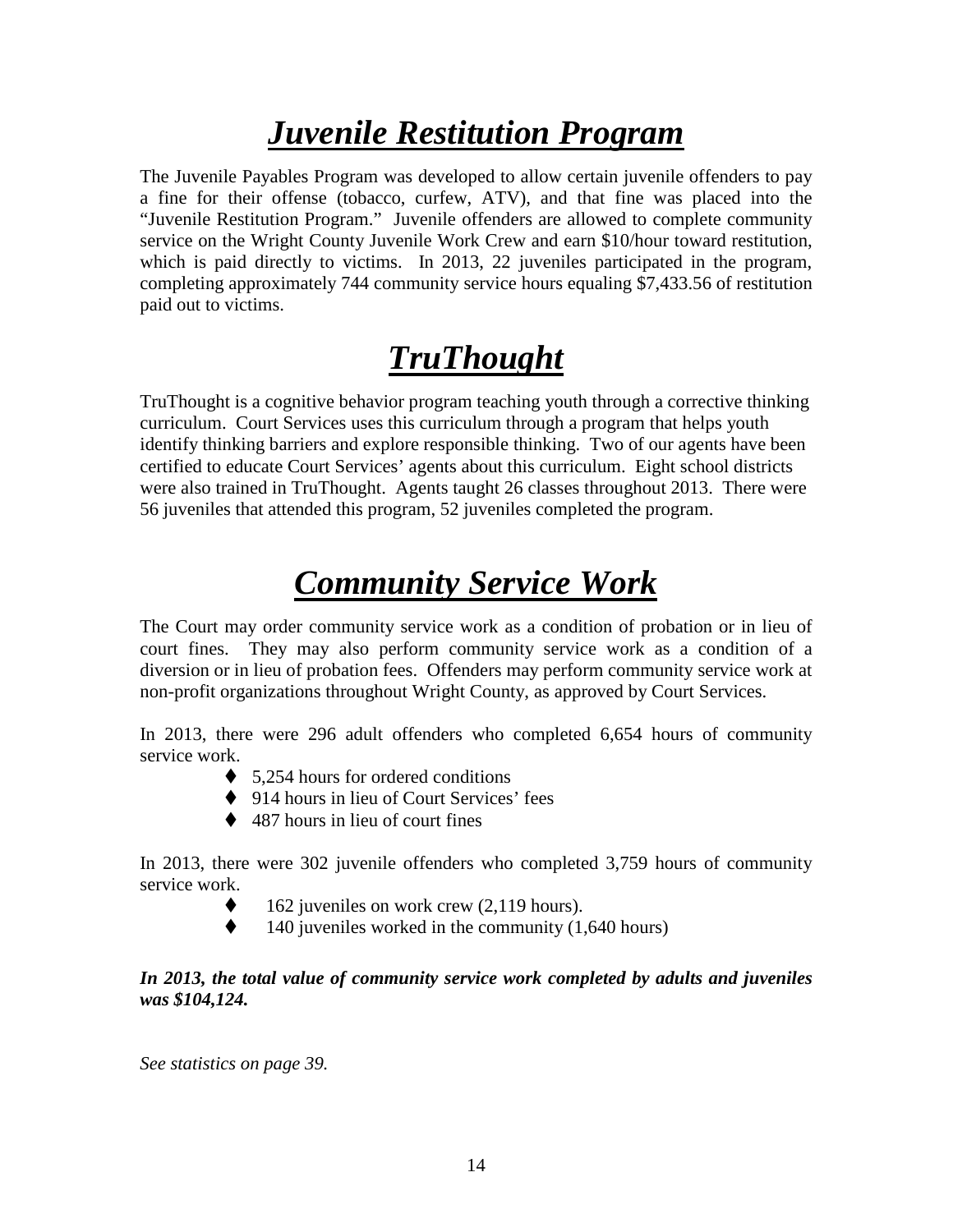## **Clerical Unit**

<span id="page-16-0"></span>The Clerical Unit provides support to the entire department. Clerical staff direct phone calls; assign offenders to agents; set up new cases; and record and analyze demographic, statistical, probation, and financial data. Clerical staff are often the first contact defendants have with the department. Administrative functions facilitated for the department include repairs, purchasing, billing, fee collections, phones, computer systems, office design, supplies, budgeting, filing, and records management.

| <b>Clerical Unit Staff</b> | Title – Areas of Responsibility                                           |
|----------------------------|---------------------------------------------------------------------------|
| Nancy Tallman*             | Clerical Supervisor, Confidential Administrative Secretary<br>to Director |
| Jessica Miller*            | Clerical Supervisor, Office Manager                                       |
| Carol Barnaal              | Office Tech II - Program Unit Secretary and Financial                     |
| Sarah Denzer               | Office Tech II - Adult Unit Secretary                                     |
| Lisa Diederich             | Office Tech II – Adult Unit Secretary, Receptionist, and<br>Financial     |
| Sandi Kile                 | Office Tech II - Program Unit Secretary                                   |
| Jessie Moe                 | Office Tech II - Juvenile Unit Secretary                                  |
| Michelle Pramann           | Office Tech II - Receptionist and Juvenile Unit Secretary                 |

\*Nancy Tallman retired in February of 2013. Jessica Miller began as the new Office Manager on April 1, 2013.

Clerical staff completed multiple tasks throughout the year. They compiled and submitted eight quarterly reports and three annual reports to maintain/obtain state grant money for the department. A total of \$549,422.80 was collected, recorded, and distributed in probation, program, and detention fees. Staff investigated and followed up on 22 expungement requests. There were 206 Human Services record checks (foster home, day care, etc) performed. They continued to initiate the testing of signature pads to help with preparation for paperless transition. Staff collected \$57,327.77 through Revenue Recapture. All unit staff participated in various capacities on county or user group committees.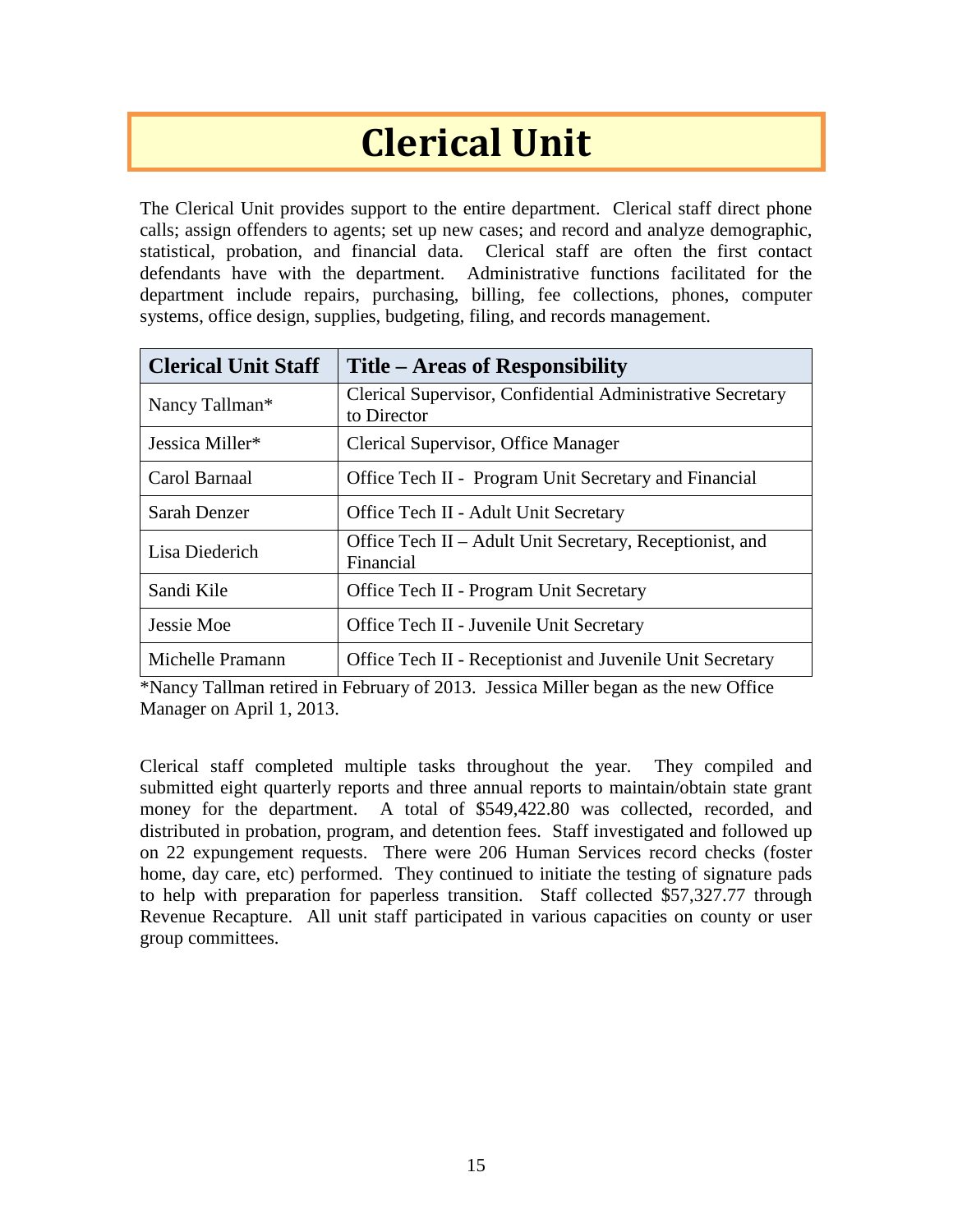### **Statistical Overview**

#### <span id="page-17-0"></span>*Court Services' Financial Facts*

<span id="page-17-1"></span>

|               | 2009         | 2010         | 2011         | 2012          | 2013          |
|---------------|--------------|--------------|--------------|---------------|---------------|
| Revenue       |              |              |              |               |               |
| <b>Budget</b> | \$1,330,849  | \$1,426,906  | \$1,411,129  | \$1,480,279   | \$1,420,723   |
| Actual        | 1,309,002    | 1,332,008    | 1,400,670    | 1,400,686     | 1,521,305     |
| Expenditures  |              |              |              |               |               |
| <b>Budget</b> | 3,070,270    | 3,108,418    | 3,261,434    | 3,421,350     | 3,437,686     |
| Actual        | 3,034,021    | 2,989,875    | 3,158,754    | 3,147,130     | 3,284,599     |
| <b>Net</b>    |              |              |              |               |               |
| <b>Budget</b> | 1,739,421    | 1,681,512    | 1,850,305    | 1,941,071     | 2,016,963     |
| Actual        | 1,725,019    | 1,657,867    | 1,758,084    | 1,746,444     | 1,763,294     |
| Savings       | 14,402<br>\$ | 23,645<br>\$ | 92,221<br>\$ | 194,627<br>\$ | 253,668<br>\$ |

#### <span id="page-17-2"></span>*Juvenile Out-of-Home Placement Figures*

|                 | 2009        | <b>2010</b> | 2011      | 2012      | 2013      |
|-----------------|-------------|-------------|-----------|-----------|-----------|
| <b>Budget</b>   | \$1,119,000 | \$1,375,000 | \$990,000 | \$885,000 | \$835,000 |
| <i>Expenses</i> | \$1,152,511 | \$875,268   | \$811,721 | \$724,563 | \$509,410 |

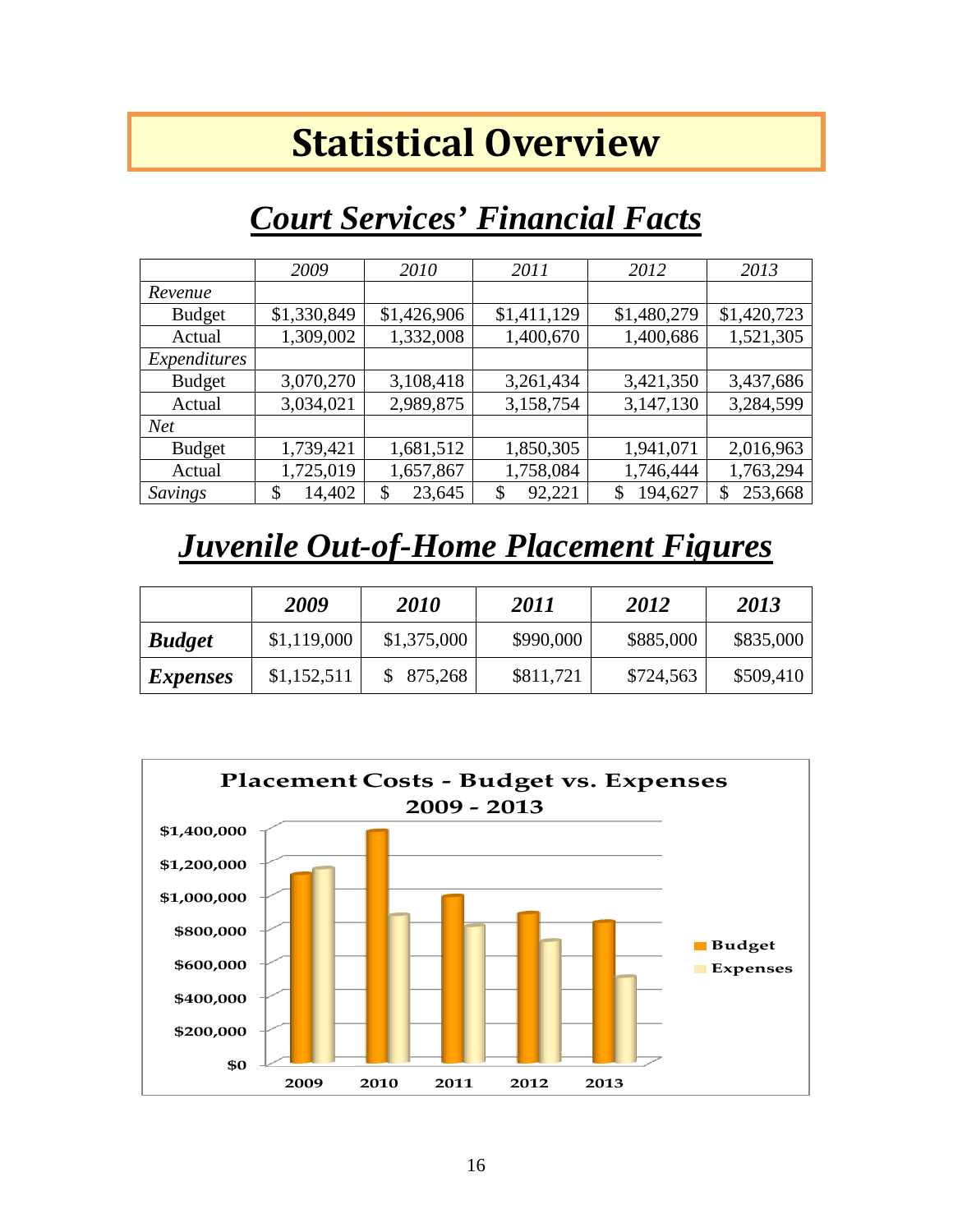#### *Adult Unit by the Numbers*

<span id="page-18-0"></span>



Wright County Court Services opened 1,253 cases in 2013; 844 were male offenders and 339 were female offenders. The total number of offenders supervised was 1,183, however, 61 of those offenders had two or more cases opened. These numbers include diversions, court-ordered conditions, DWIs, and all other offenses.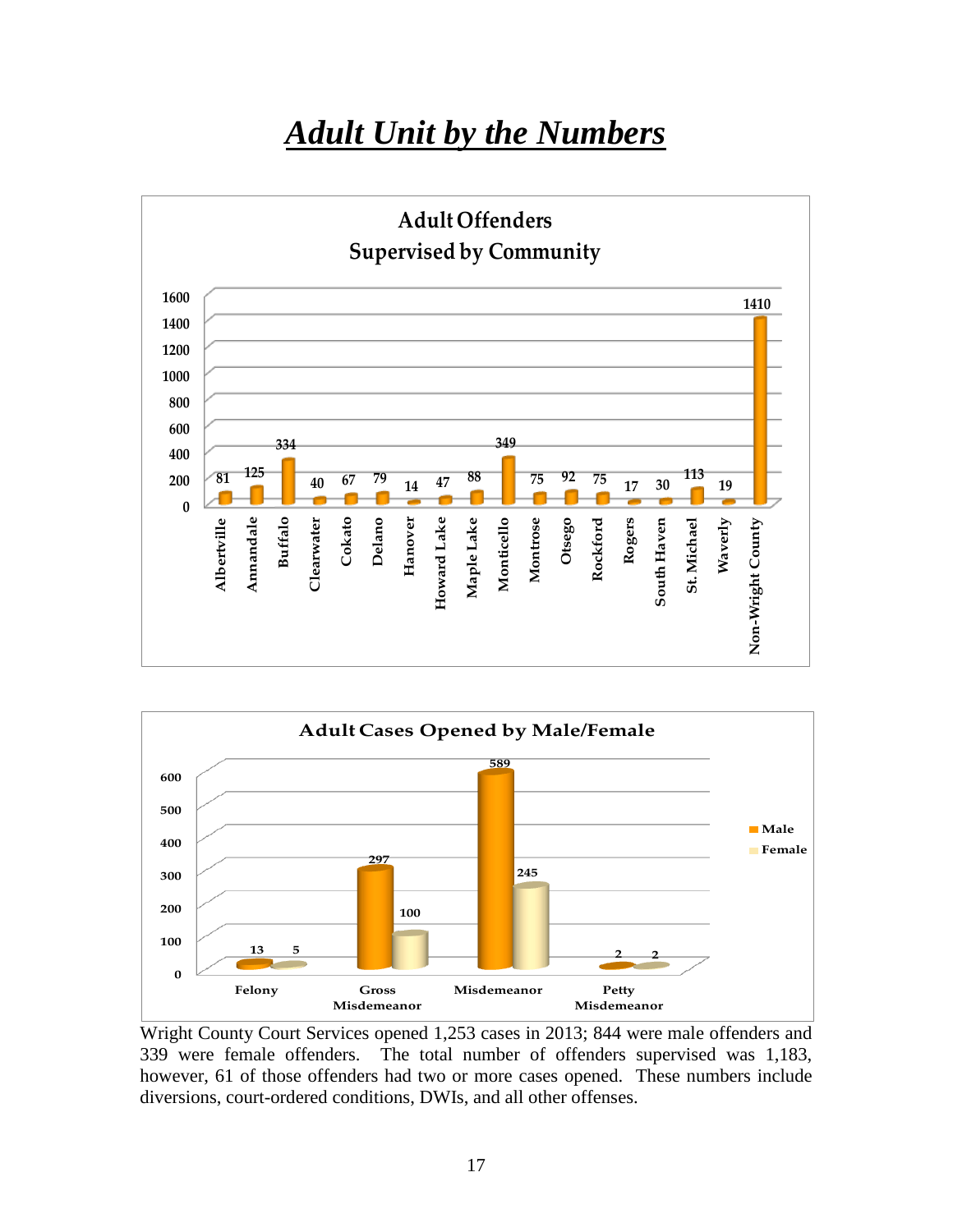

In 2013, 89 adult felony offenses were supervised, with 78 felony DWI offenses being supervised through our Intensive Supervision Program.



In 2013, 1,519 adult gross misdemeanor offenses were supervised.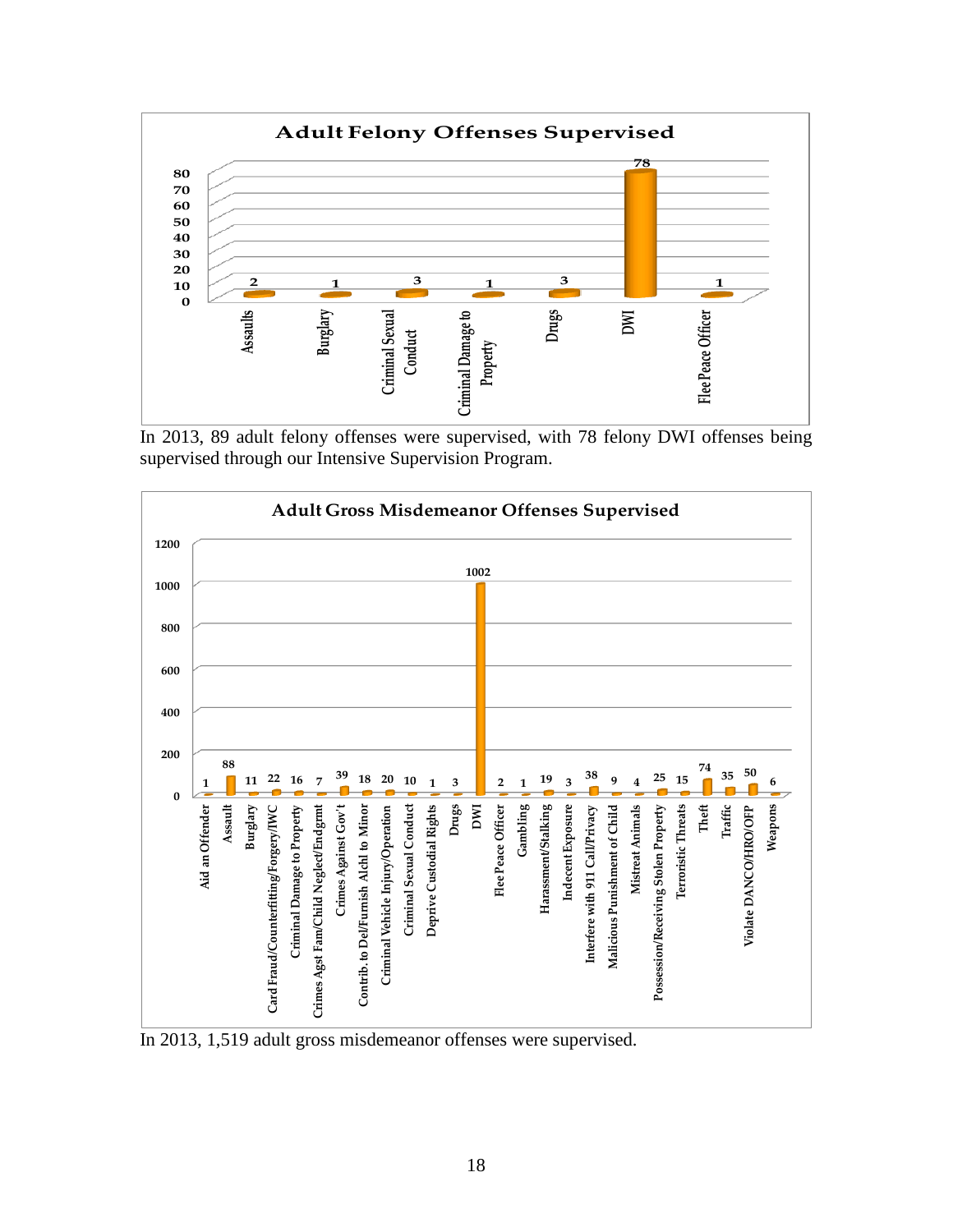

In 2013, 1,864 adult misdemeanor offenses were supervised.

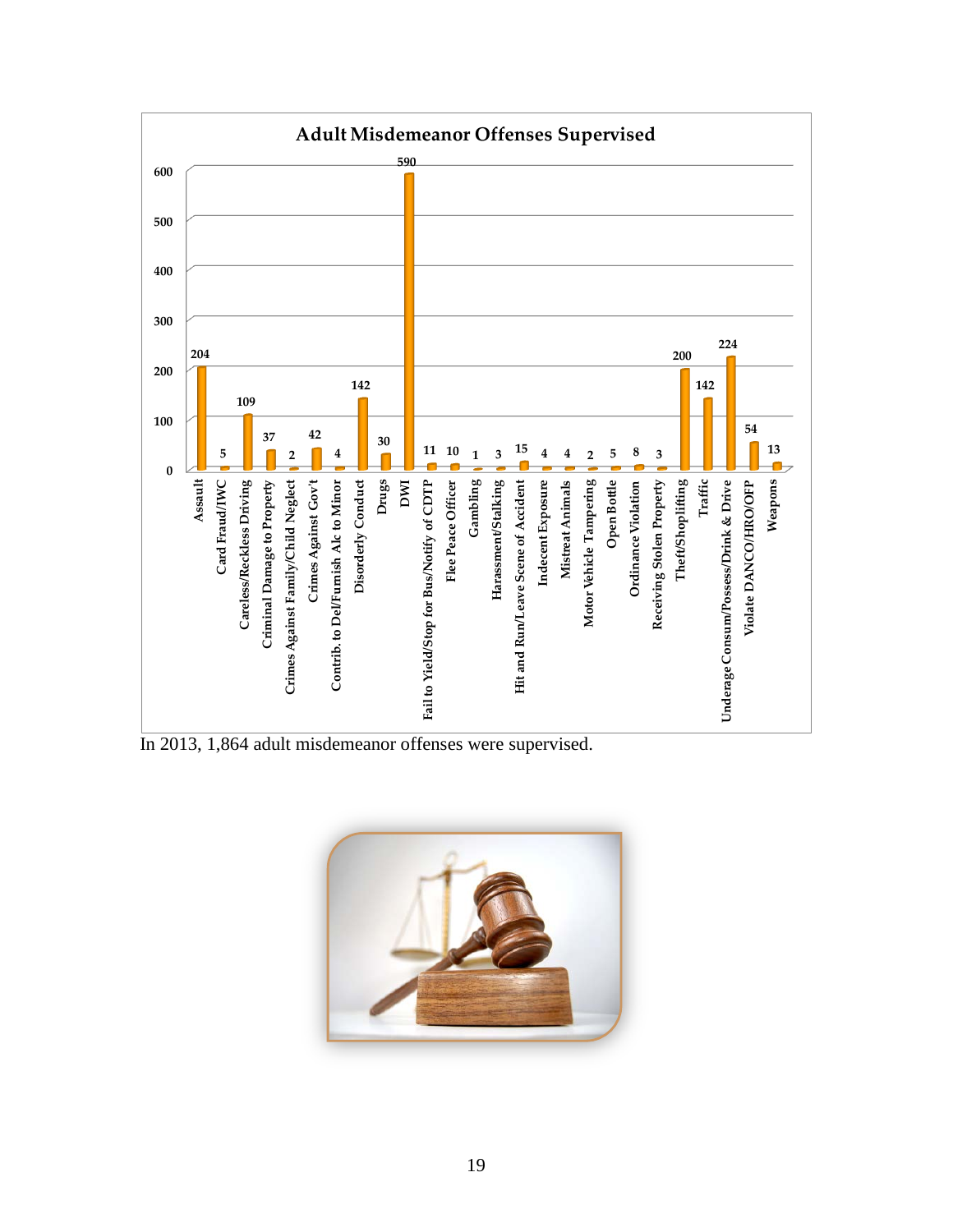

In 2013, 12 adult petty misdemeanor offenses were supervised.



In 2013, 1,686 DWI offenders were supervised, including DWIs that were reduced to Careless Driving at sentencing. Sixty-seven offenders had two or more DWI cases open at the same time.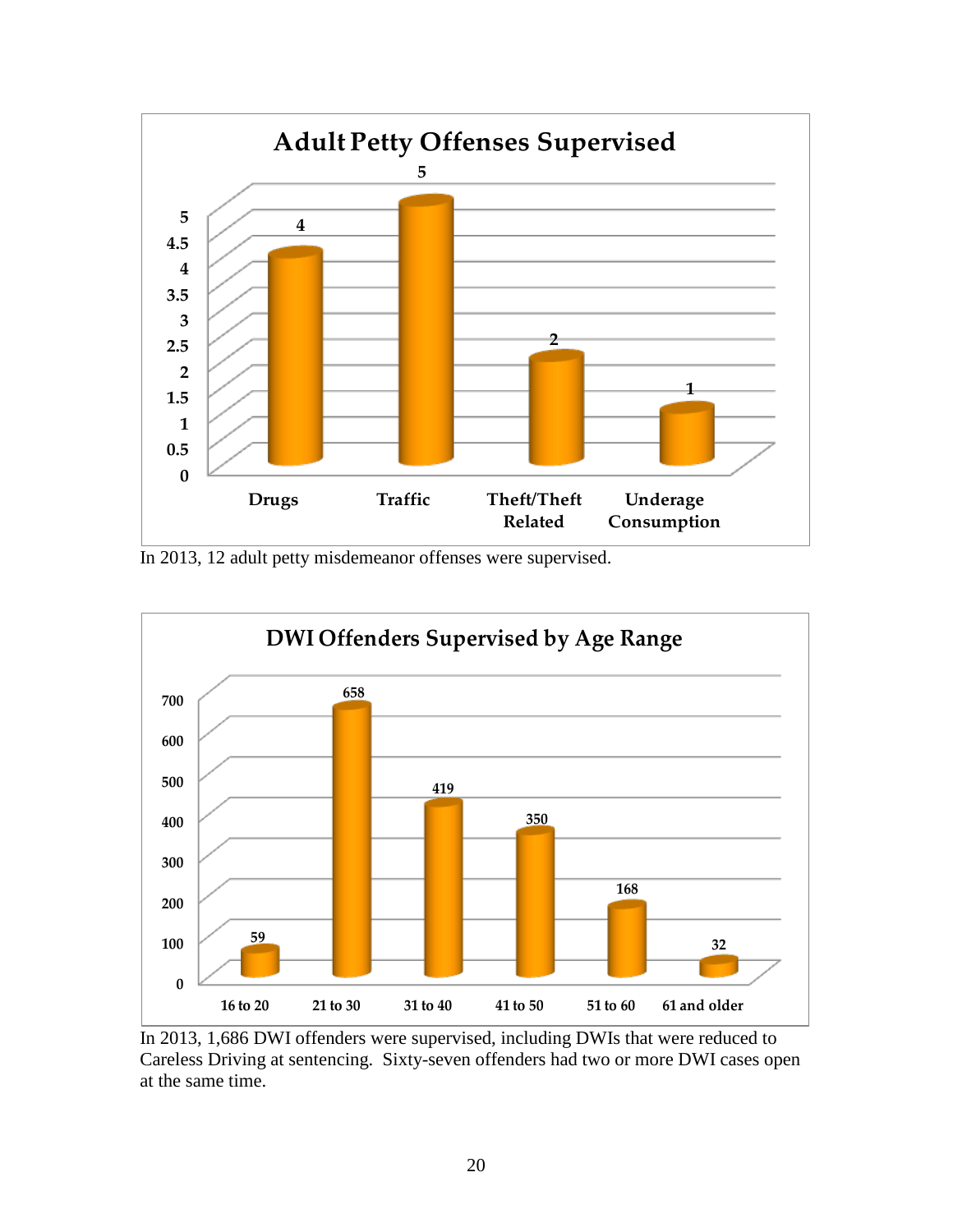| <b>New Adult ISP Cases in 2013</b> |          |       |  |
|------------------------------------|----------|-------|--|
| Wright County                      | Courtesy | Total |  |
|                                    |          |       |  |

| <b>Total Adult ISP Offenses and Offenders by Number</b> |  |  |
|---------------------------------------------------------|--|--|
| <i><b>Offenses</b></i>                                  |  |  |
| <i>Offenders</i>                                        |  |  |

| <b>Adult ISP Offenders by Male and Female</b> |  |  |
|-----------------------------------------------|--|--|
| Male                                          |  |  |
| Female                                        |  |  |

| <b>Adult Non-Wright County ISP</b> |  |  |
|------------------------------------|--|--|
| <i><b>Offenders</b></i>            |  |  |
| Cases                              |  |  |

| <b>Adult ISP Offenders and Cases by Offense Levels</b> |        |     |  |
|--------------------------------------------------------|--------|-----|--|
|                                                        | Felony | GMD |  |
| $Offenders*$                                           |        |     |  |
| $\mathit{Case}$ s**                                    |        |     |  |

\*1 offender appears on both Felony and GMD levels \*\*5 offenders have more than one case

| <b>Adult ISP Technical Violations, Violations, and A&amp;Ds</b> |                   |         |  |  |  |  |  |
|-----------------------------------------------------------------|-------------------|---------|--|--|--|--|--|
| <b>Technical Violations</b>                                     | <i>Violations</i> | $A\&Ds$ |  |  |  |  |  |
|                                                                 |                   |         |  |  |  |  |  |

| <b>Adult ISP Cases Discharged in 2013</b> |               |  |  |  |
|-------------------------------------------|---------------|--|--|--|
| Closure Type                              | <b>Number</b> |  |  |  |
| Successful                                |               |  |  |  |
| Unsuccessful                              |               |  |  |  |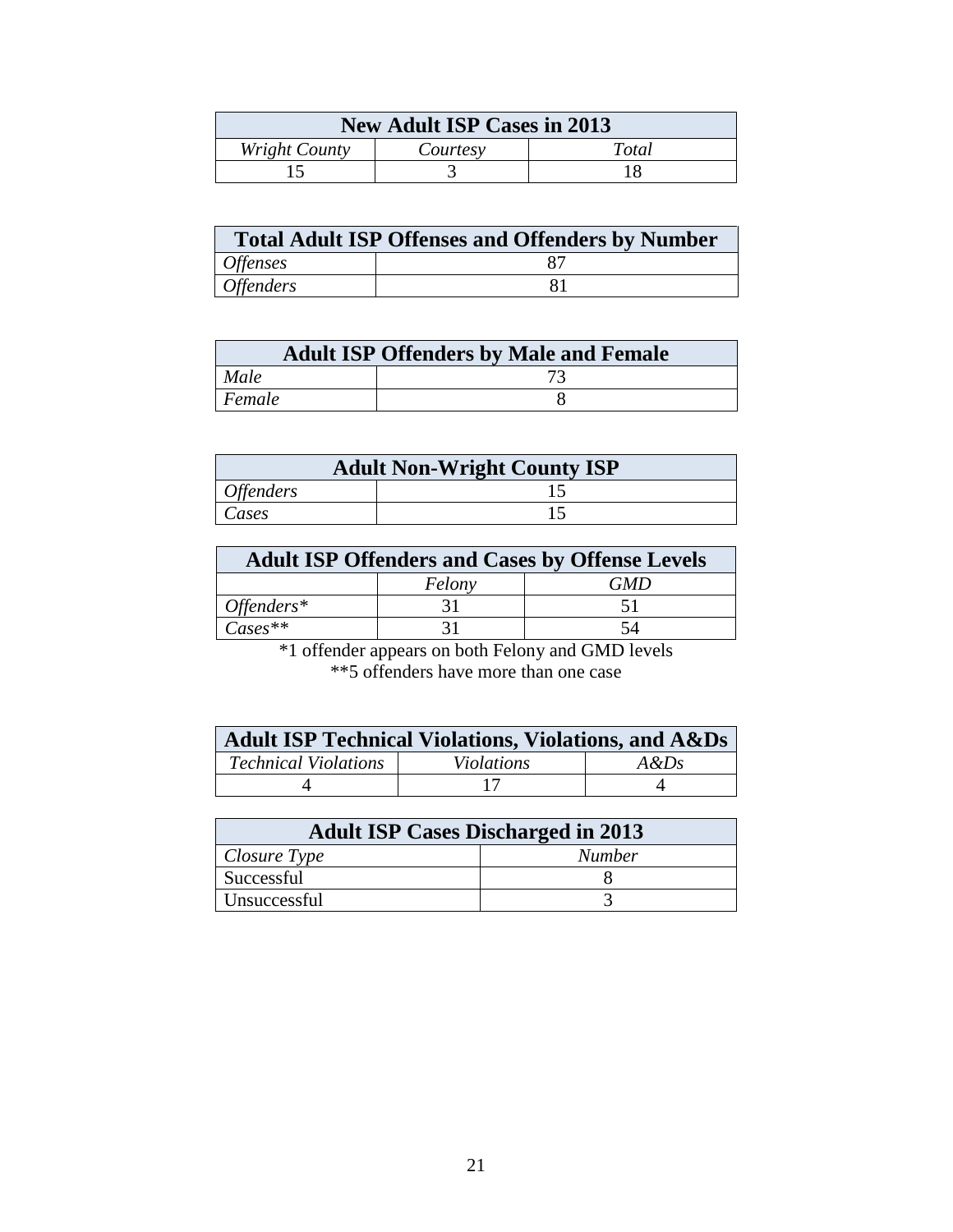

There were more PSIs completed than assigned due to rollover from 2012.



In 2013, 627 adult offenders were violated. Also, 716 cases received a probation violation, several of them had multiple violations. These offenders may have also completed an adult Sanctions Conference in 2013 as shown in the chart on the next page.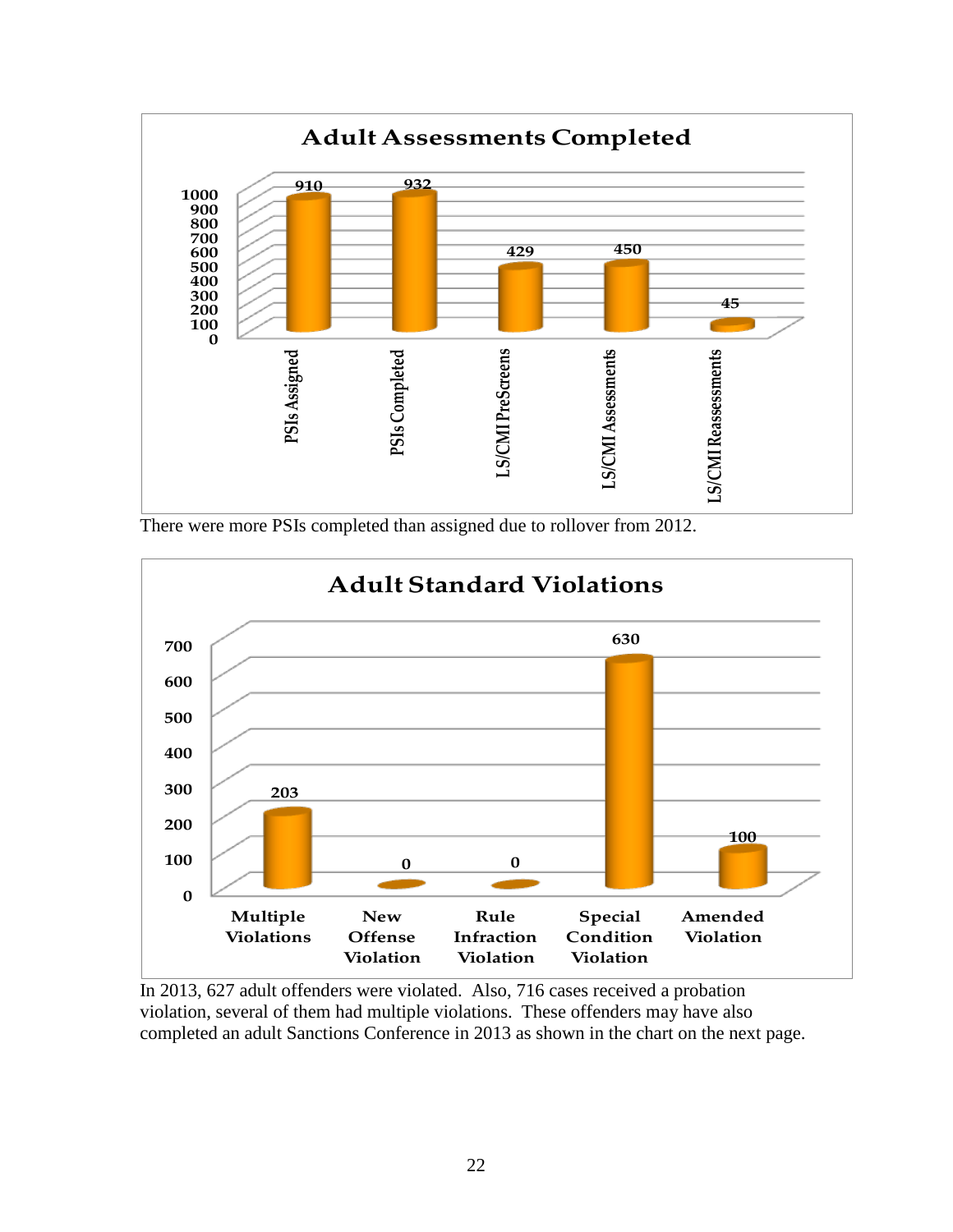

In 2013, 21 adult sanctions conferences were completed. (M.S. 244.196)

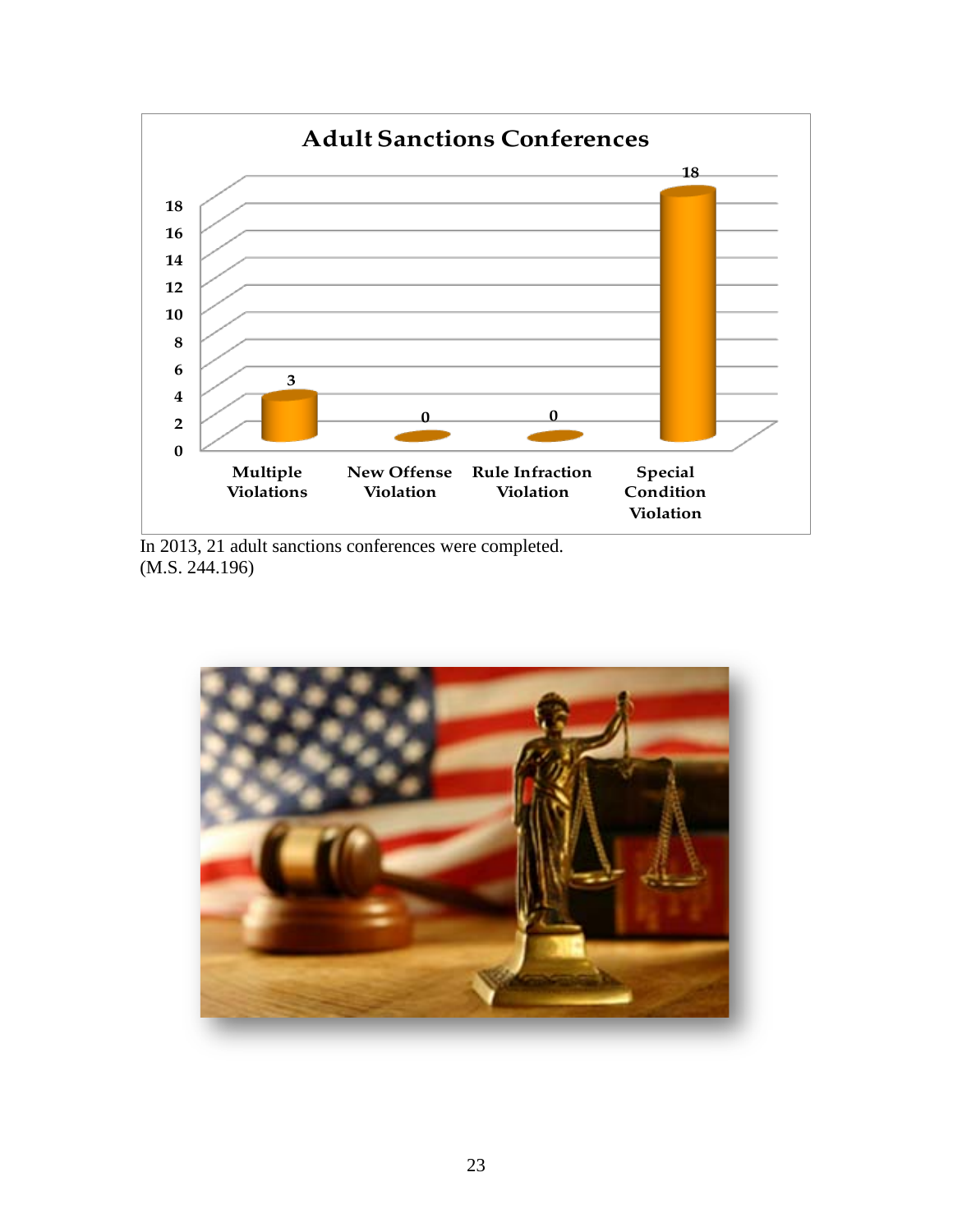



In 2013, 54 offenders participated in the program.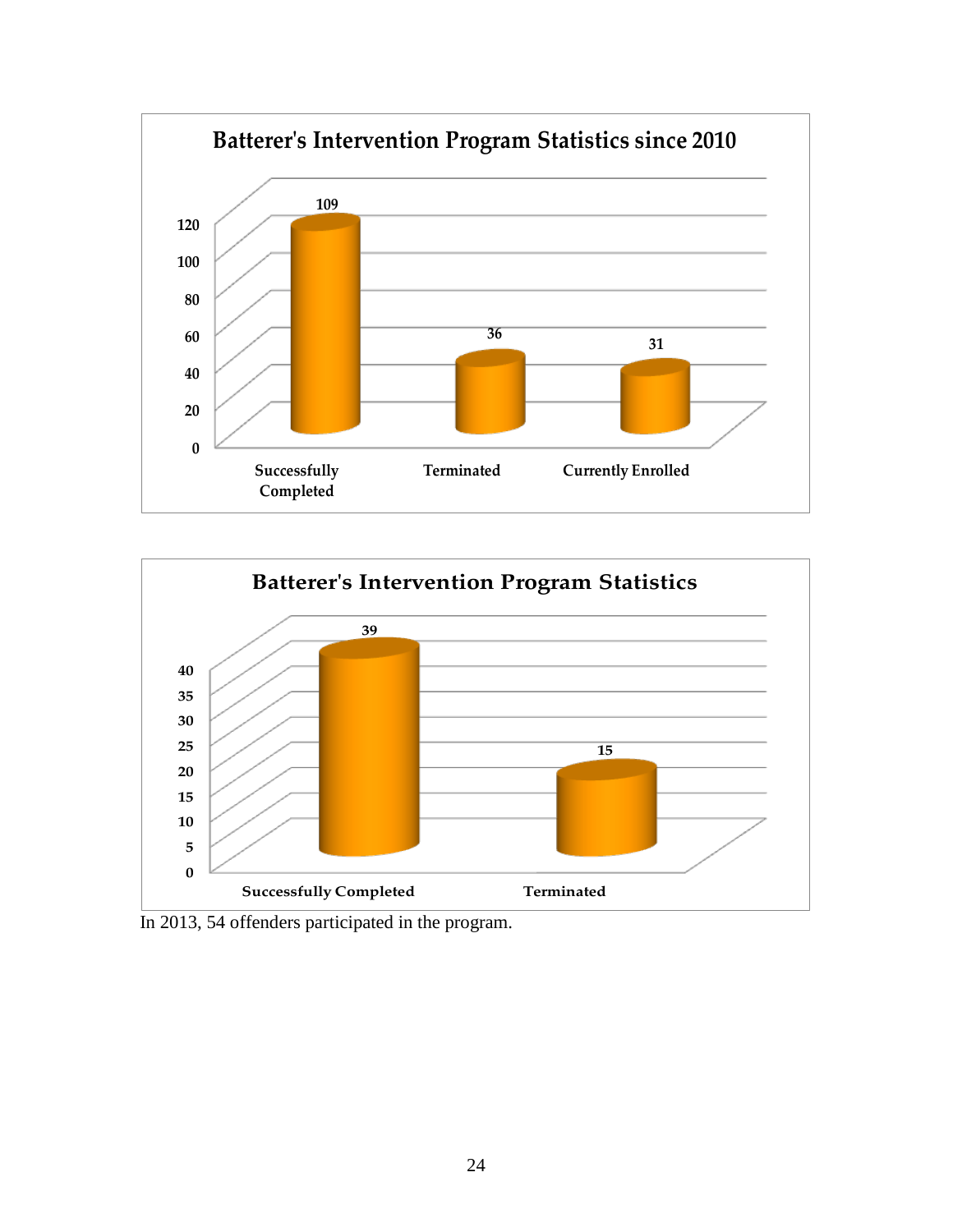#### *Juvenile Unit by the Numbers*

<span id="page-26-0"></span>

In 2013, 778 juvenile offenders were supervised. These numbers include felony, gross misdemeanor, misdemeanor, and petty misdemeanor offenders.



In 2013, 614 cases were opened, including diversion and diversion payable files.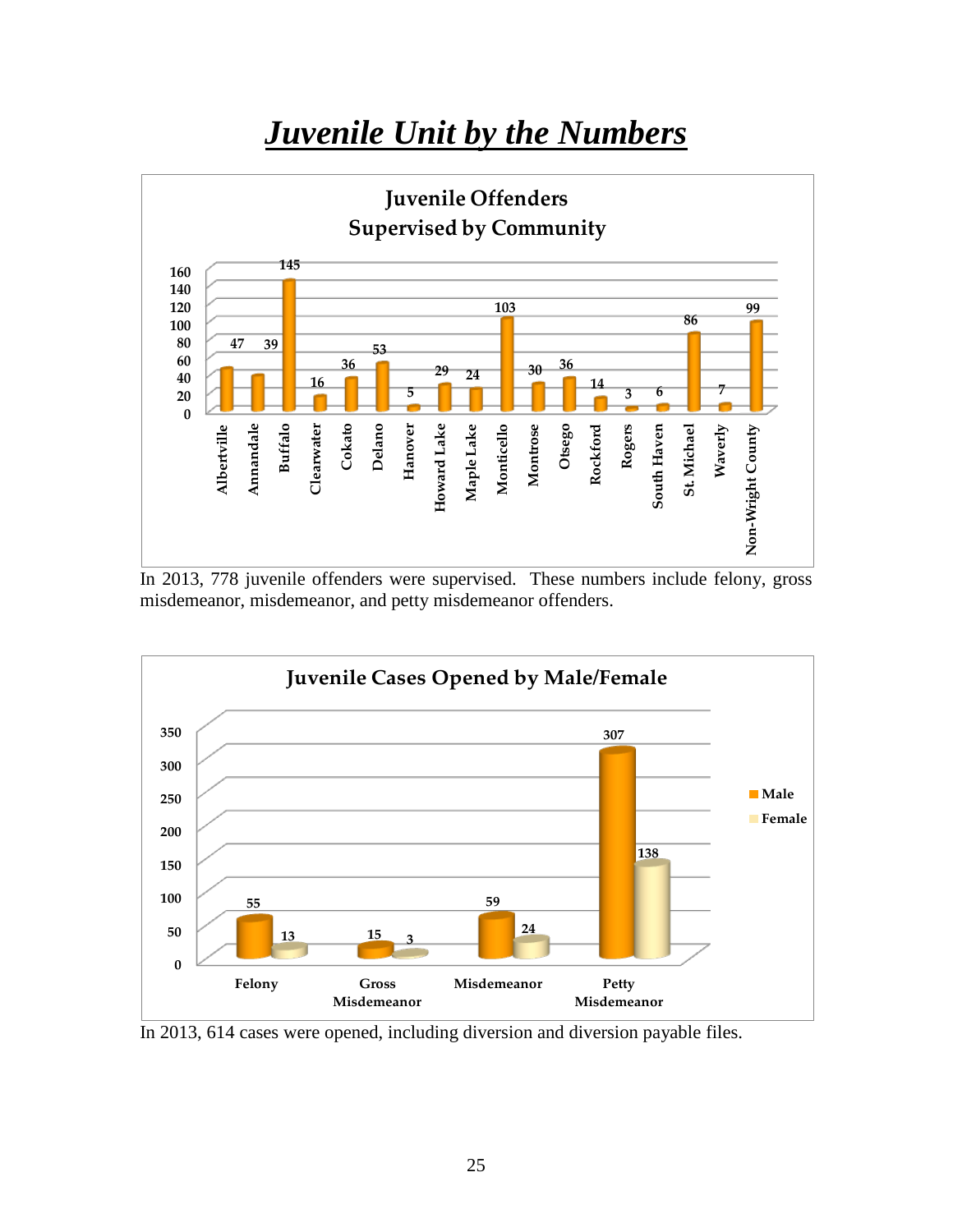

In 2013, 141 juvenile felony offenses were supervised.



In 2013, 64 juvenile gross misdemeanor offenses were supervised.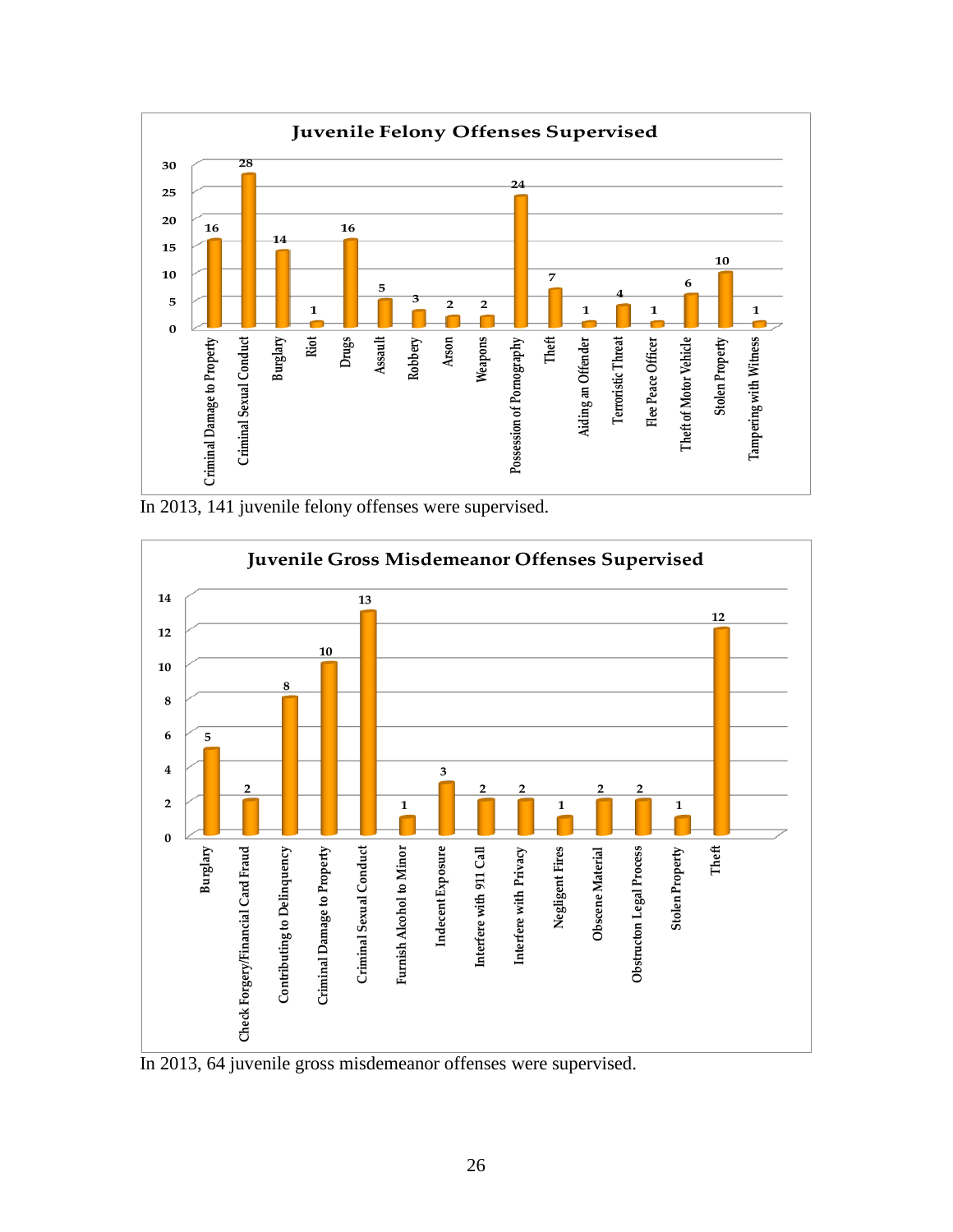

In 2013, 144 juvenile misdemeanor offenses were supervised.



In 2013, 720 juvenile petty misdemeanor offenses were supervised (includes diversion program, payable program, and petty offenders).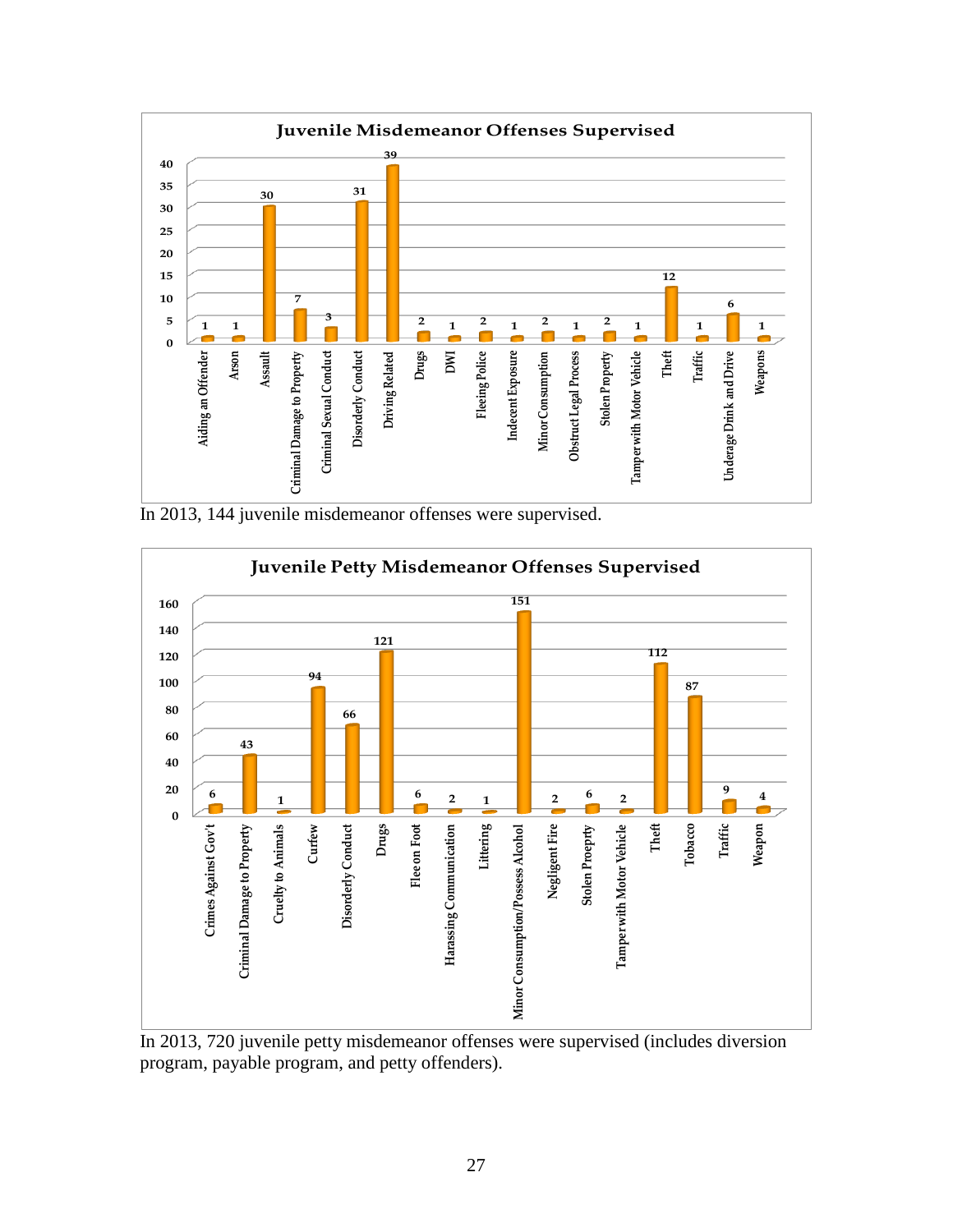

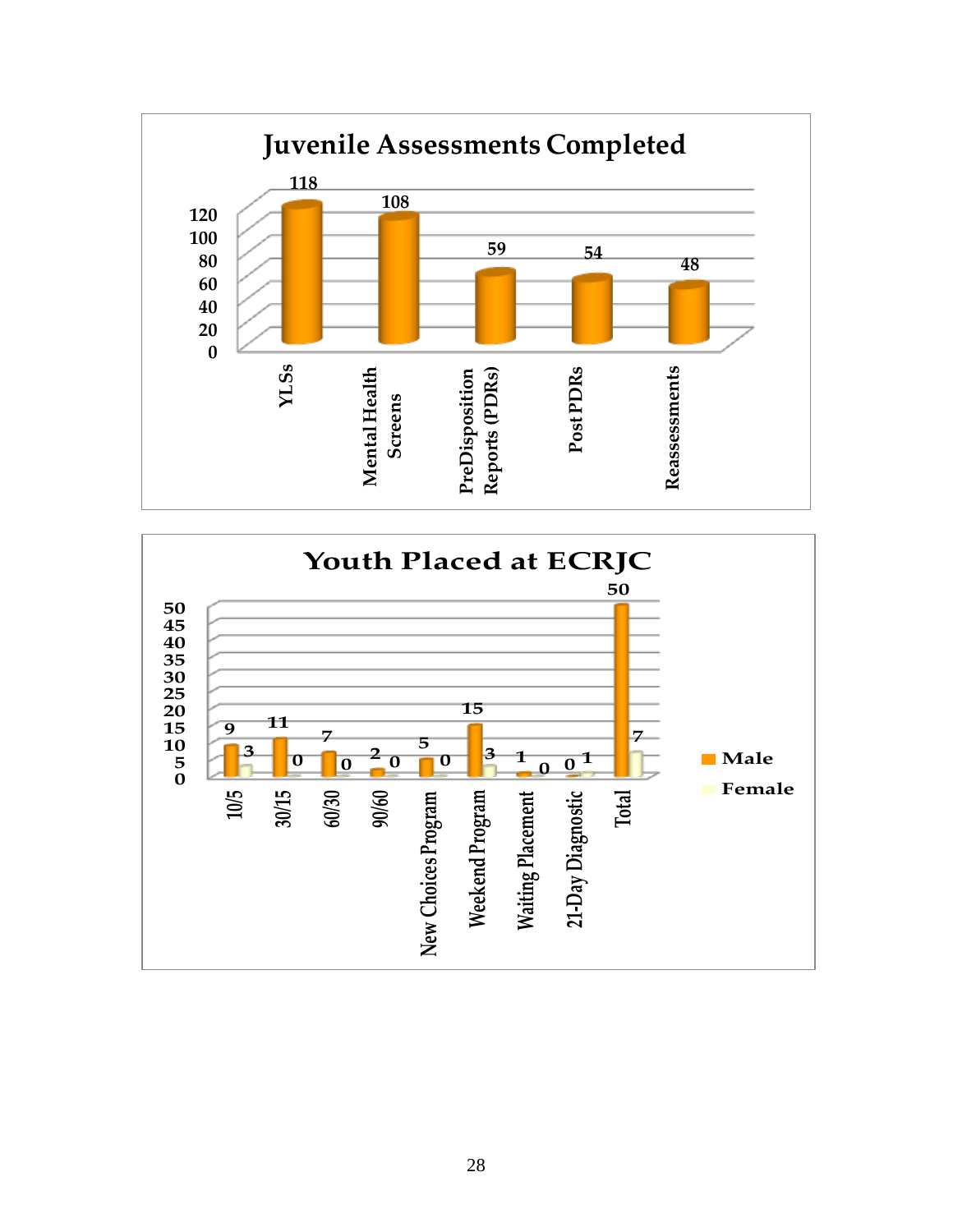

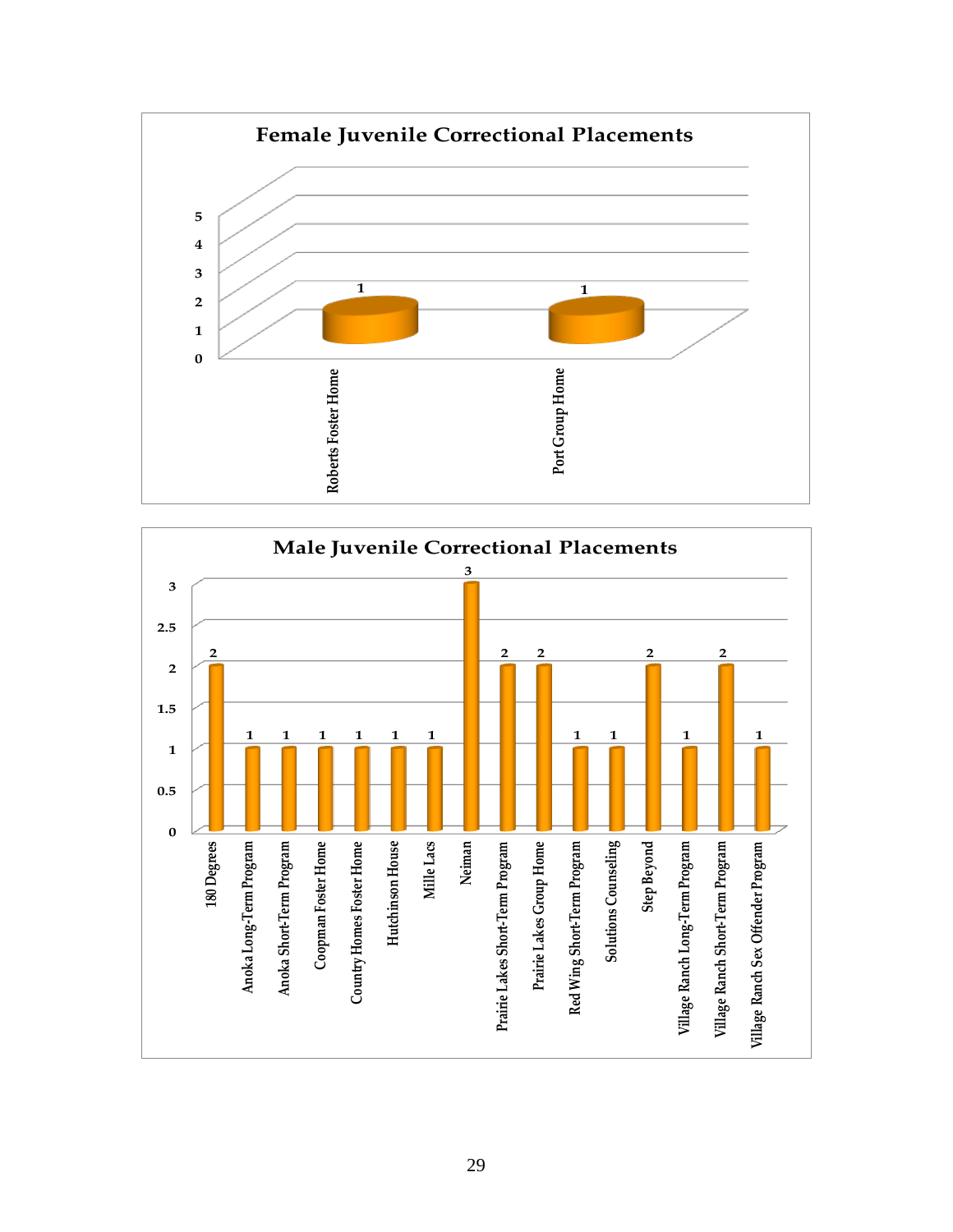

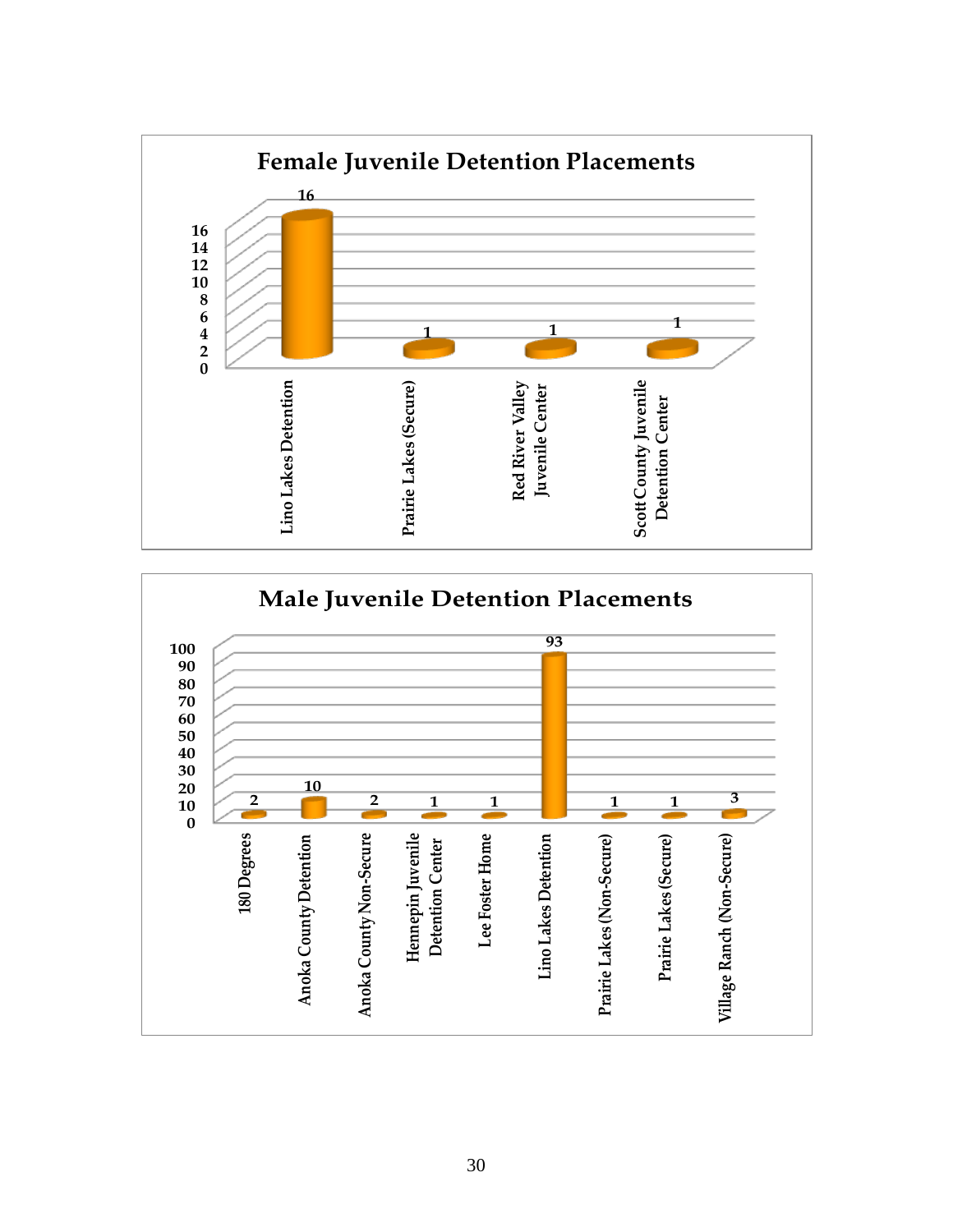#### *Program Unit by the Numbers*

<span id="page-32-0"></span>



In 2013, 312 felony, 46 gross misdemeanor, and 122 misdemeanor bail evaluations were completed. Please note the assaults may include domestic assaults.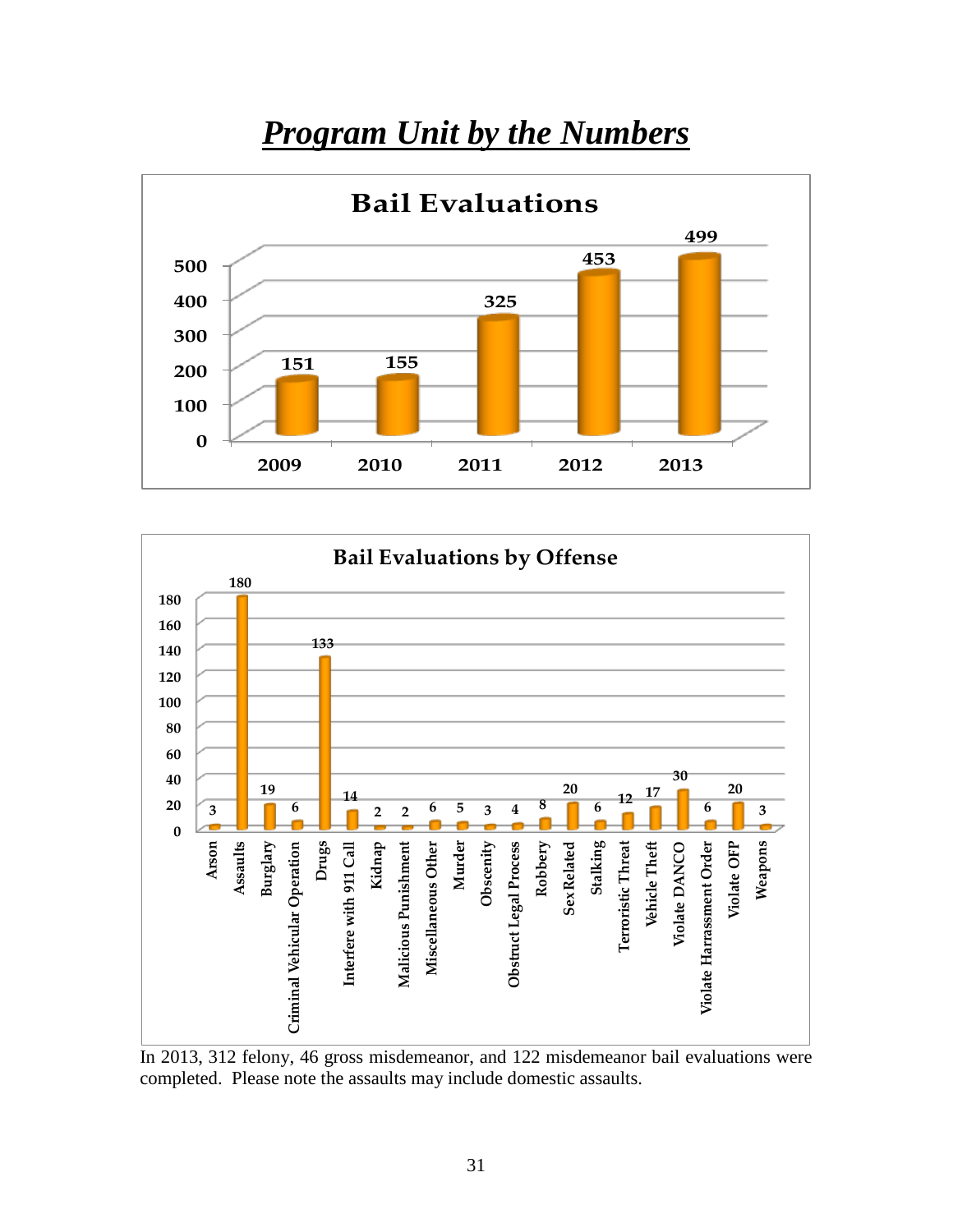

There were 123 adult offenders placed on pre-trial electronic alcohol monitoring, serving a total of 5,908 days.



There were 13 offenders on the program for a total of 353 days.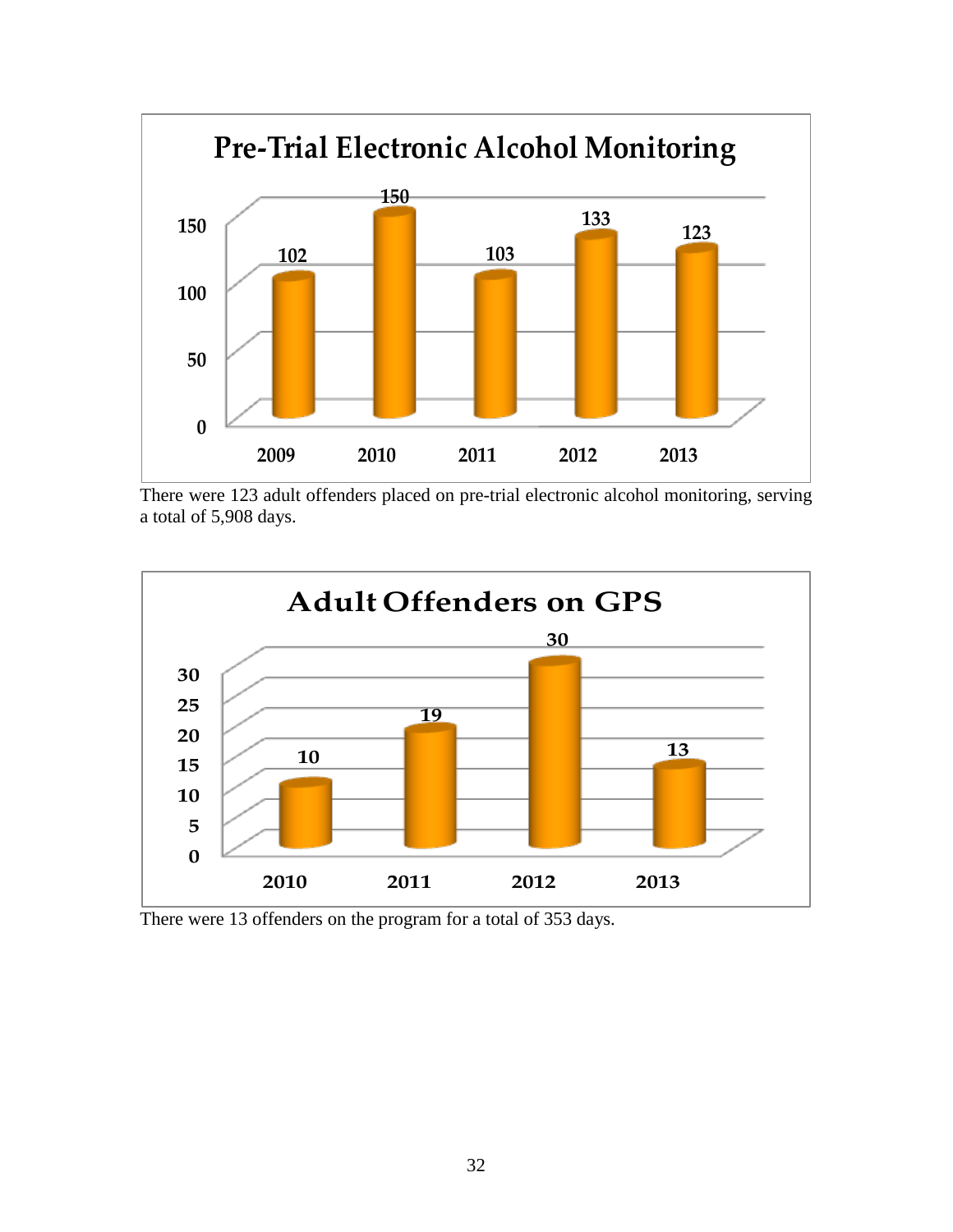

In 2013, 6,687 days were served on home detention.



In 2013, 61 youth offenders participated on the juvenile electronic monitoring program, serving 2,159 days on the program. Fifty-two males and nine females participated in the program.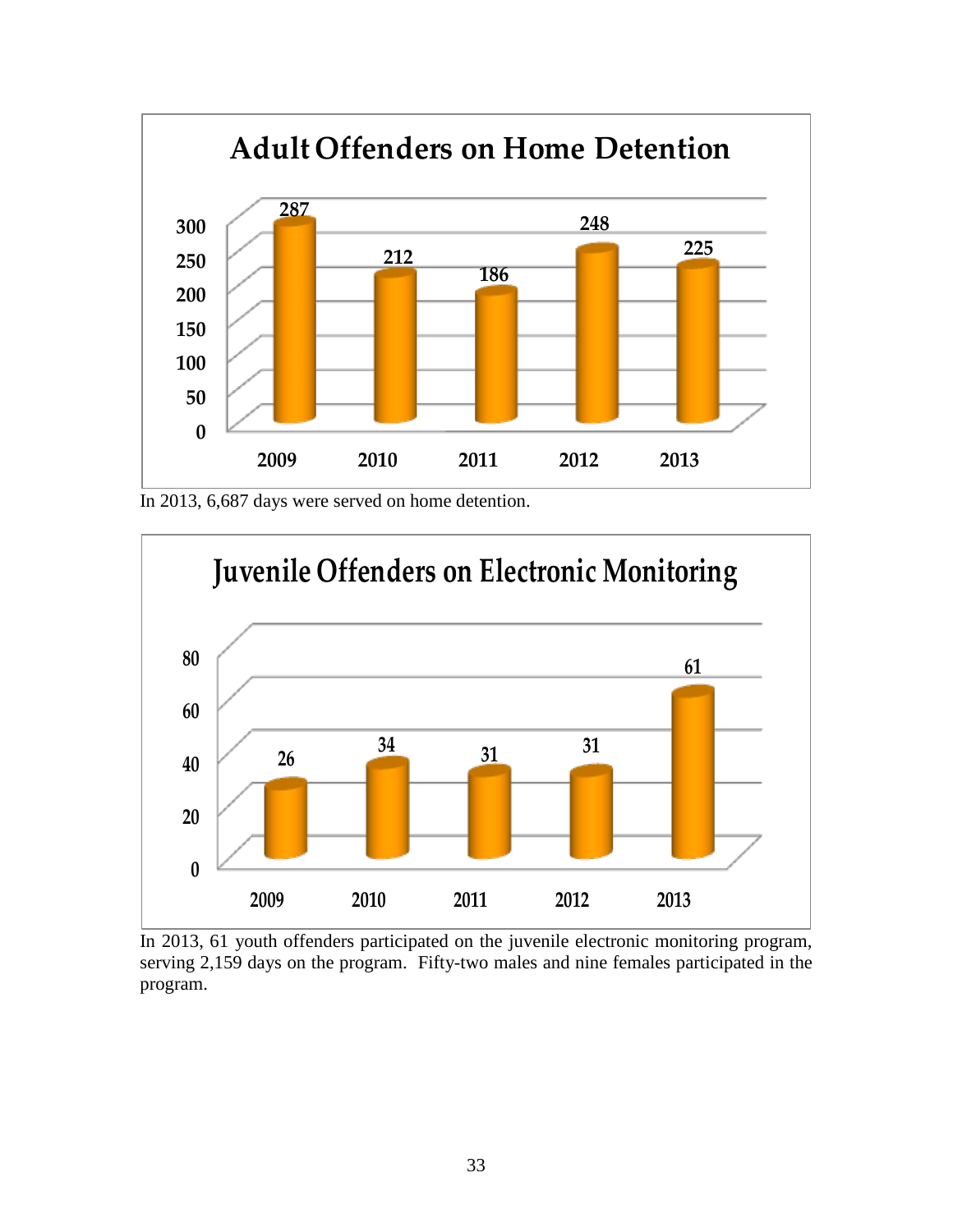

Electronic home monitoring was utilized 41% more in 2013 than 2012.



In 2013, 127 offenders were referred to the Adult Diversion Program.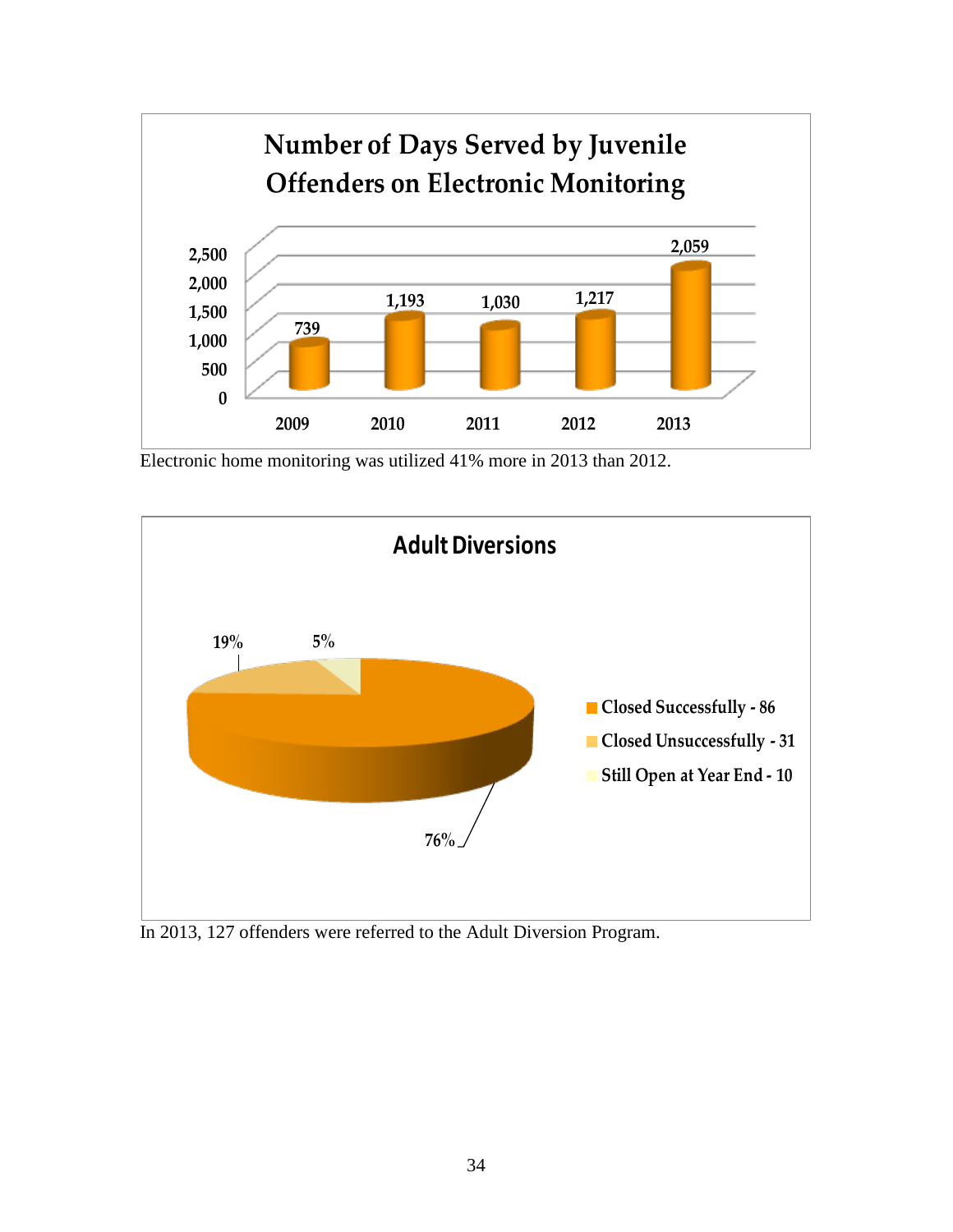

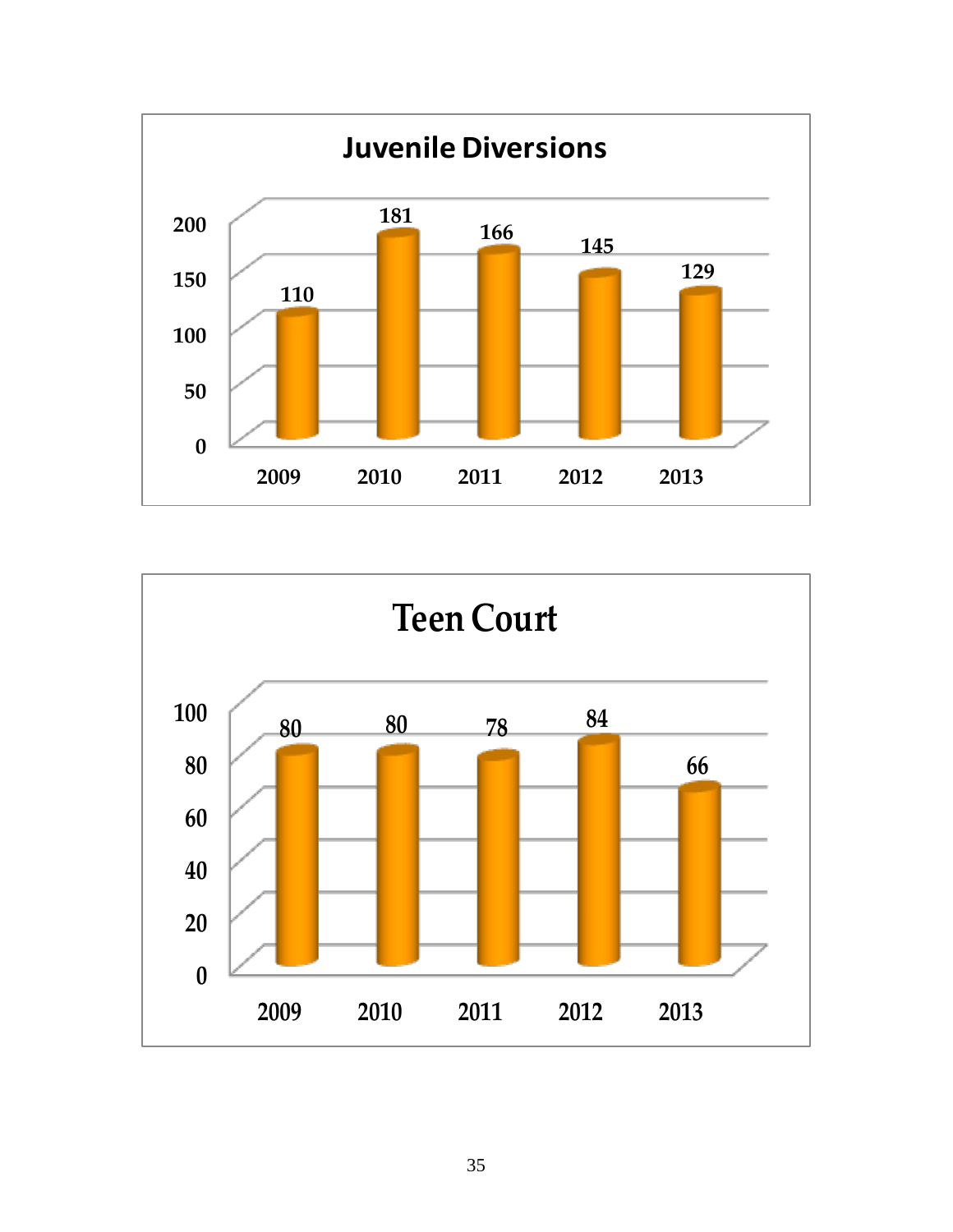

Nine adult conferences and 17 juvenile conferences were held in 2013.



In 2013, 132 diversion payable cases were opened.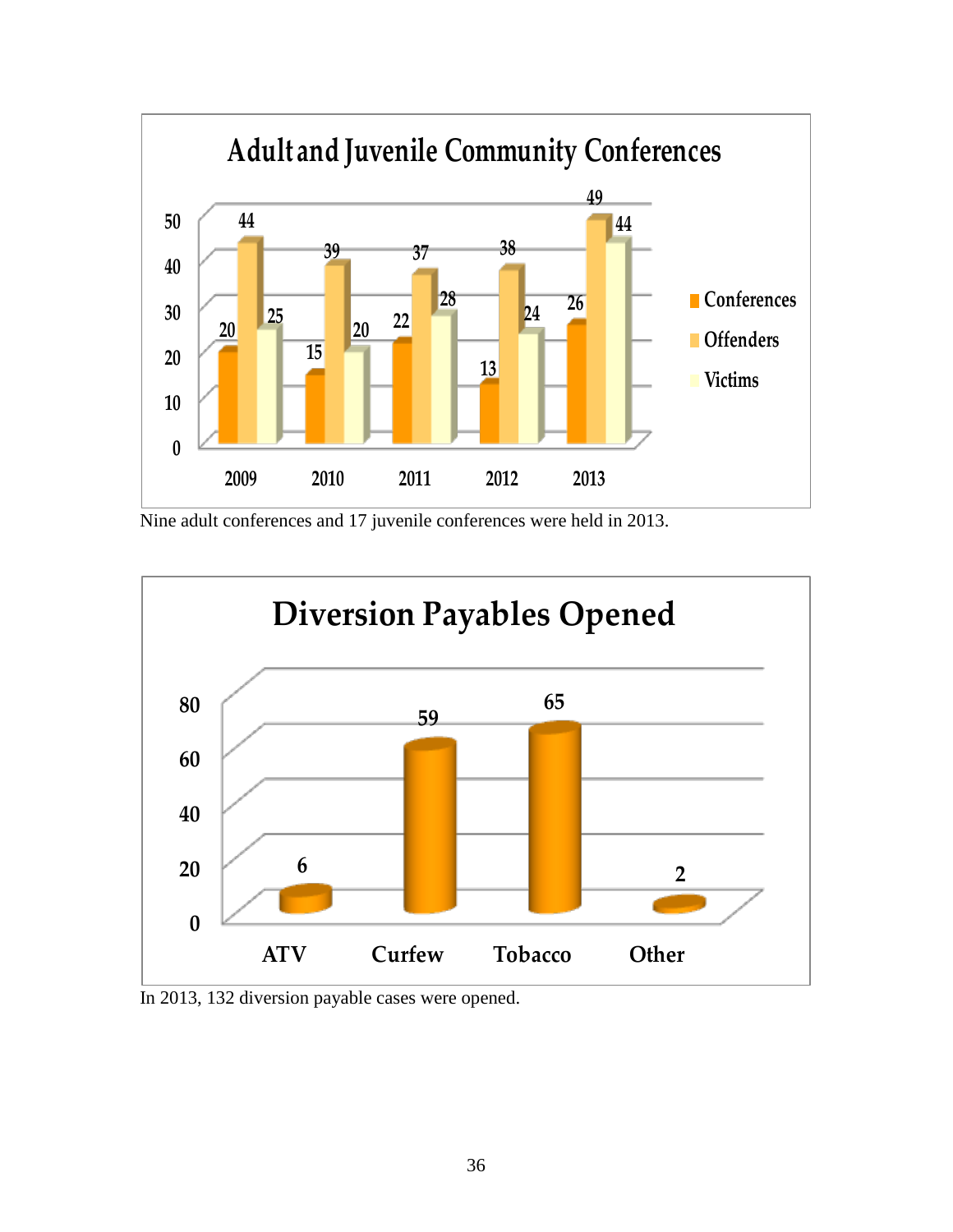

Over the last five years, 1,053 juveniles participated in the payable program.



In 2013, 11 sessions were held.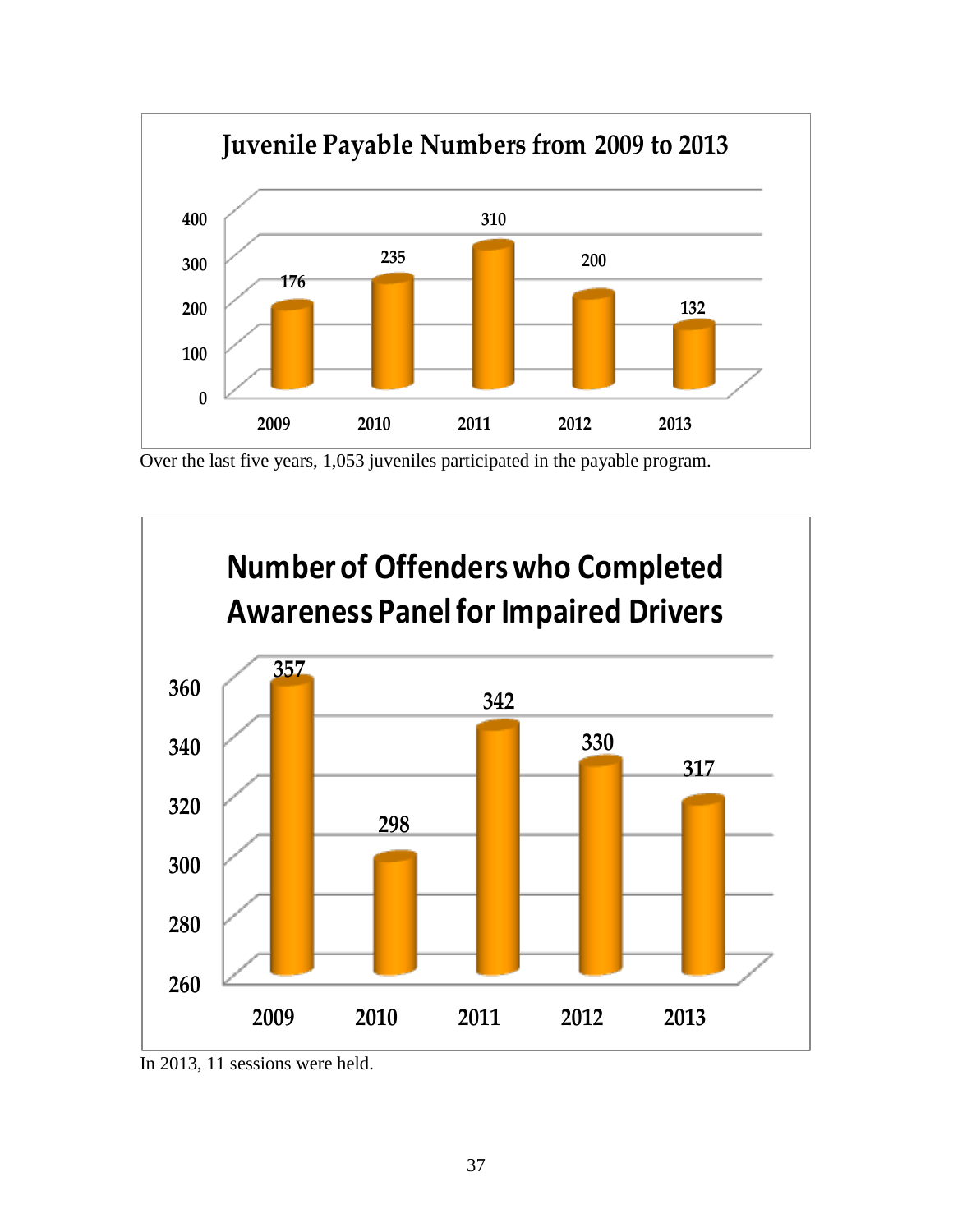